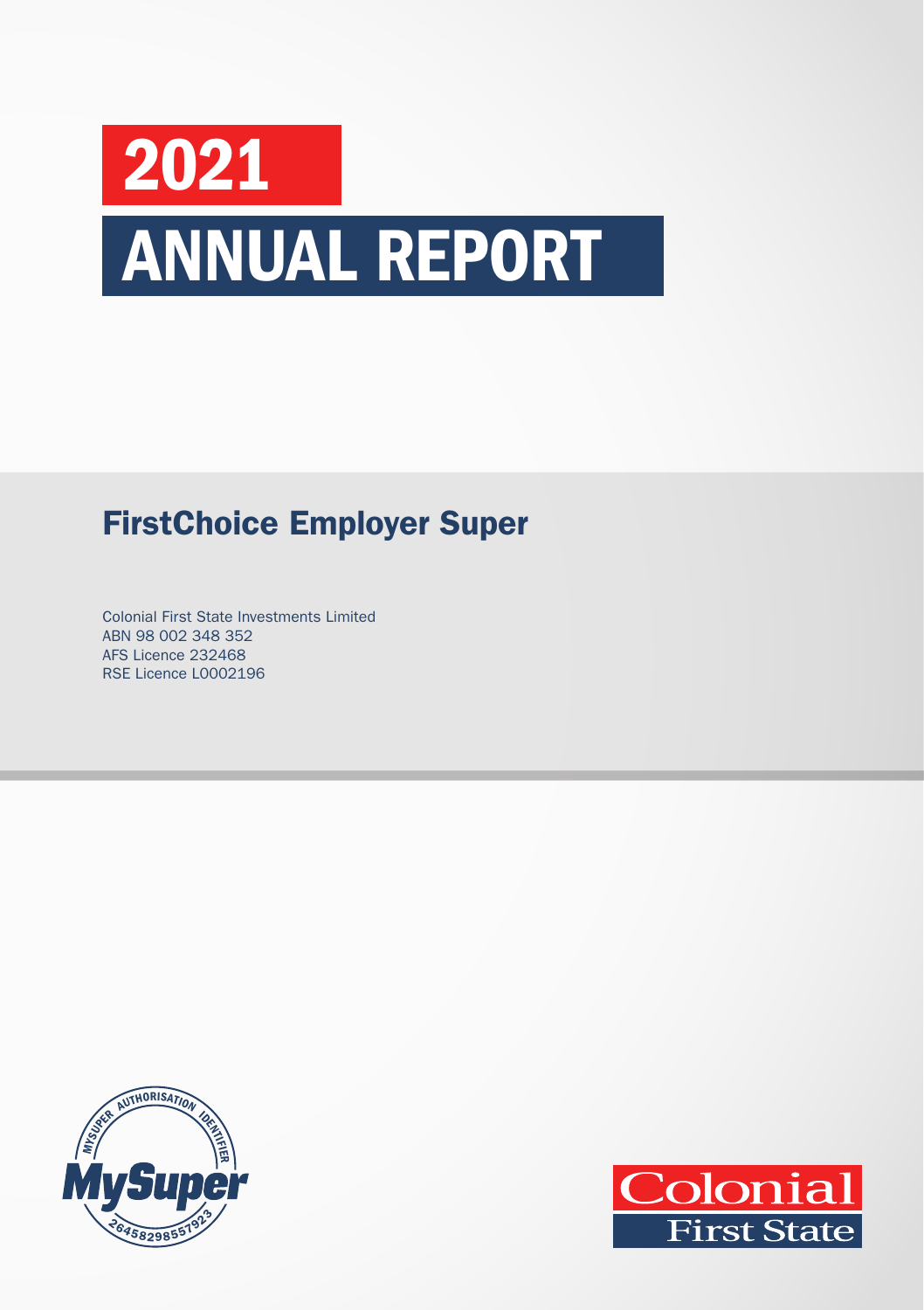

#### Your Annual Report

We are pleased to present the Annual Report for the financial year ended 30 June 2021.

This Annual Report is the final component of the reporting information for the 2020–21 financial year.

If you have any questions about the Annual Report, please call us on 1300 654 666 Monday to Friday, 8am to 7pm, Sydney time.

Yours sincerely,

 $20,000$ 

Kelly Power Chief Executive Officer of CFS Superannuation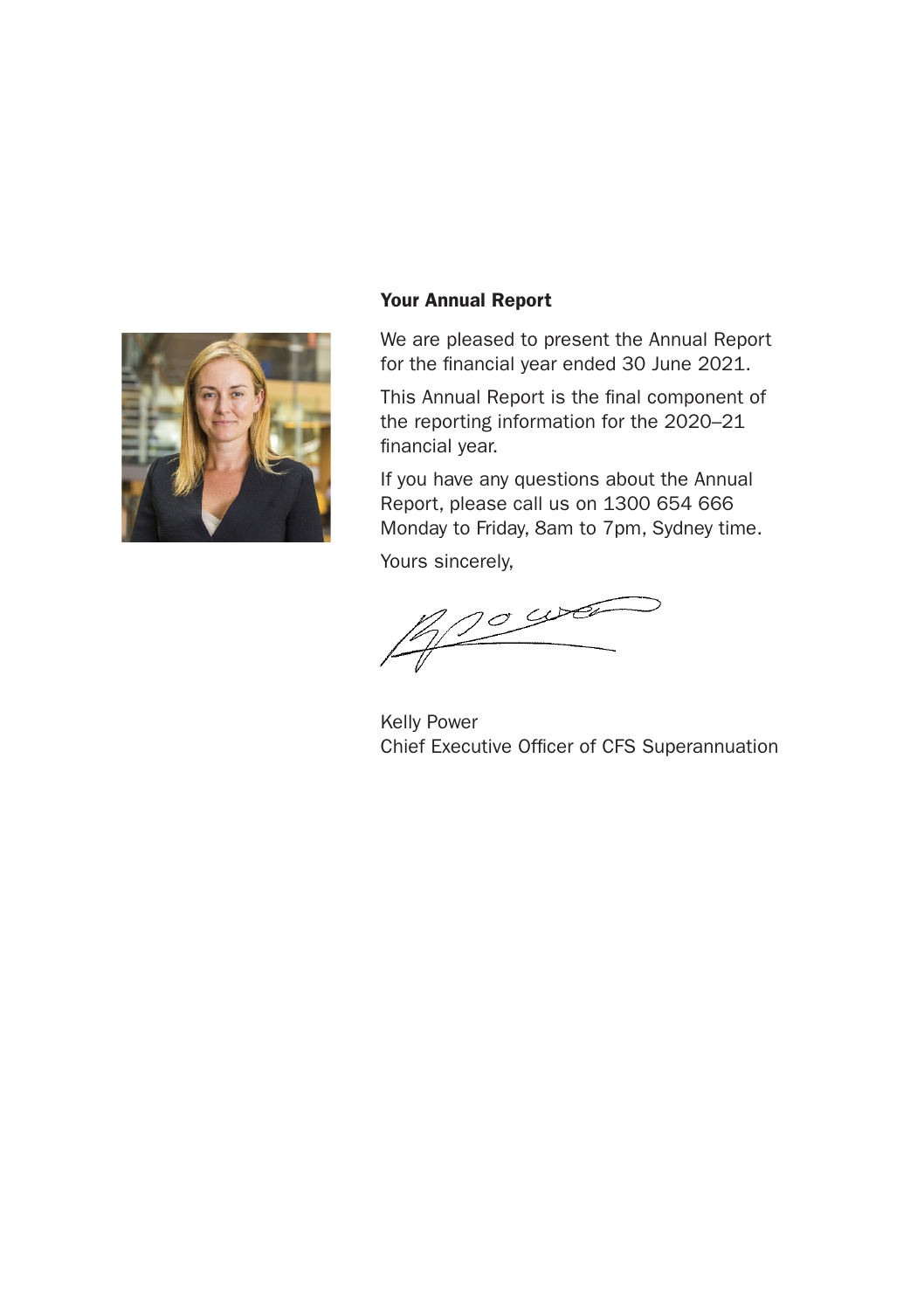### **Contents**

| <b>Investment options</b>   | 2  |
|-----------------------------|----|
| <b>Asset allocations</b>    | 6  |
| Performance                 | 19 |
| Other important information | 21 |
| <b>Regulatory changes</b>   | 25 |
| Abridged financial report   | 28 |

#### The Trustee, Colonial First State Investments Limited, can be contacted as follows:

Postal Address: Darling Park, Tower 1, 201 Sussex Street, Sydney NSW 2000 Phone Number: 1300 654 666 (for Employer Super enquiries) These accounts were prepared on 13 December 2021.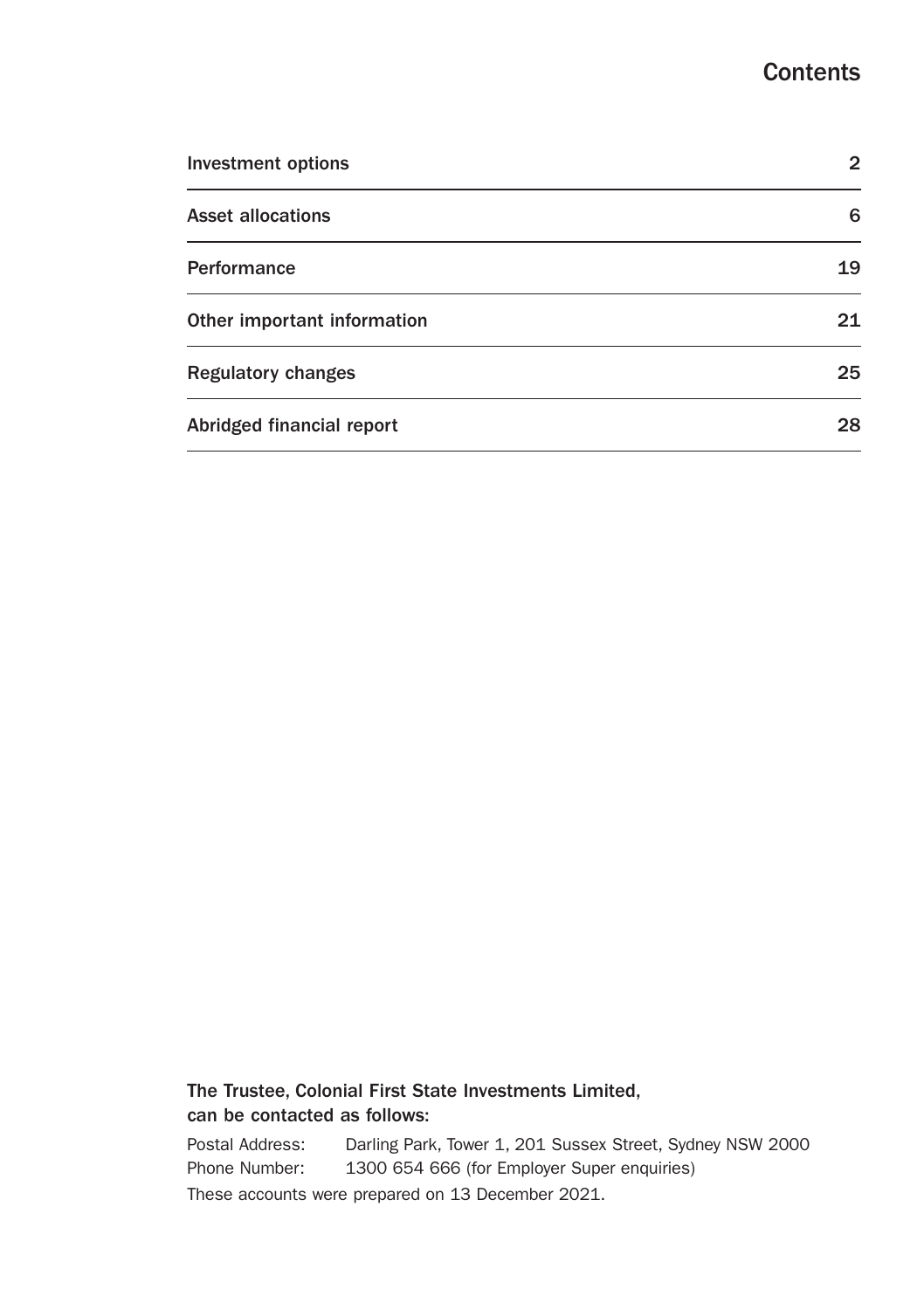The objective and strategy of each investment option is available on our website at www[.cfs.com.au](http://colonialfirststate.com.au/prospects/FS734.pdf) or call us on 1300 654 666.

| <b>Investment options</b>                                              | Underlying manager(s)                                                                                                                                                                                                                                                                                                                                                                                                                                        |
|------------------------------------------------------------------------|--------------------------------------------------------------------------------------------------------------------------------------------------------------------------------------------------------------------------------------------------------------------------------------------------------------------------------------------------------------------------------------------------------------------------------------------------------------|
| Alphinity Sustainable Share Select                                     | PIMCO Australia Pty Ltd, Alphinity Investment Management                                                                                                                                                                                                                                                                                                                                                                                                     |
| <b>Aspect Diversified Futures Select</b>                               | <b>Aspect Capital Limited</b>                                                                                                                                                                                                                                                                                                                                                                                                                                |
| Ausbil Australian Active Equity Select                                 | Ausbil Investment Management Limited                                                                                                                                                                                                                                                                                                                                                                                                                         |
| AZ Sestante Growth Select                                              | Bennelong Australian Equity Partners Pty Limited, Realindex<br>Investments Pty Limited, Kapstream Capital, PIMCO Australia Pty Ltd,<br>Macquarie Investment Management Global Limited, Colchester Global<br>Investors, Pendal Institutional Limited, Janus Henderson Group PLC,<br>Magellan Asset Management, Schroder Investment Management<br>Australia Limited, State Street Global Advisors Australia Limited,<br>Platinum Investment Management Limited |
| Bennelong Ex-20 Australian Equities<br>Select                          | Bennelong Australian Equity Partners Pty Limited                                                                                                                                                                                                                                                                                                                                                                                                             |
| Colonial First State Index Australian<br>Share Select                  | First Sentier Investors (Australia) IM Ltd                                                                                                                                                                                                                                                                                                                                                                                                                   |
| <b>Colonial First State Index Property</b><br><b>Securities Select</b> | First Sentier Investors (Australia) IM Ltd                                                                                                                                                                                                                                                                                                                                                                                                                   |
| <b>Fidelity Australian Equity Select</b>                               | <b>Fidelity International Limited</b>                                                                                                                                                                                                                                                                                                                                                                                                                        |
| <b>First Sentier Diversified Fixed</b><br><b>Interest Select</b>       | First Sentier Investors (Australia) IM Ltd                                                                                                                                                                                                                                                                                                                                                                                                                   |
| First Sentier Geared Share Select                                      | First Sentier Investors (Australia) IM Ltd                                                                                                                                                                                                                                                                                                                                                                                                                   |
| <b>First Sentier Global Property</b><br><b>Securities Select</b>       | First Sentier Investors (Australia) IM Ltd                                                                                                                                                                                                                                                                                                                                                                                                                   |
| FirstChoice Australian Share Select                                    | Nikko Asset Management Australia, Schroder Investment<br>Management Australia Limited, Alphinity Investment Management,<br>T. Rowe Price, Solaris Investment Management                                                                                                                                                                                                                                                                                      |
| FirstChoice Australian Small<br><b>Companies Select</b>                | Spheria Asset Management, Eight Investment Partners, Yarra Capital<br>Management, Celeste Funds Management                                                                                                                                                                                                                                                                                                                                                   |
| <b>FirstChoice Balanced Select</b>                                     | This option is comprised of FirstChoice Cash, FirstChoice Fixed<br>Interest, FirstChoice Global Property Securities, FirstChoice Global<br>Infrastructure Securities, FirstChoice Australian Share, Realindex<br>Australian Small Companies, FirstChoice Global Share, FirstChoice<br>Global Share - Hedged, Realindex Global Small Companies,<br>FirstChoice Emerging Markets, FirstChoice Alternatives                                                     |
| <b>FirstChoice Conservative Select</b>                                 | This option is comprised of FirstChoice Cash, FirstChoice Fixed<br>Interest, FirstChoice Global Property Securities, FirstChoice Global<br>Infrastructure Securities, FirstChoice Australian Share, FirstChoice<br>Global Share, FirstChoice Global Share - Hedged, Realindex Global<br>Small Companies, FirstChoice Emerging Markets, FirstChoice<br>Alternatives, FirstChoice Defensive Alternatives                                                       |
| <b>FirstChoice Defensive Select</b>                                    | This option is comprised of FirstChoice Cash, FirstChoice Fixed<br>Interest, FirstChoice Australian Share, FirstChoice Global Share,<br>FirstChoice Global Share - Hedged, FirstChoice Defensive Alternatives                                                                                                                                                                                                                                                |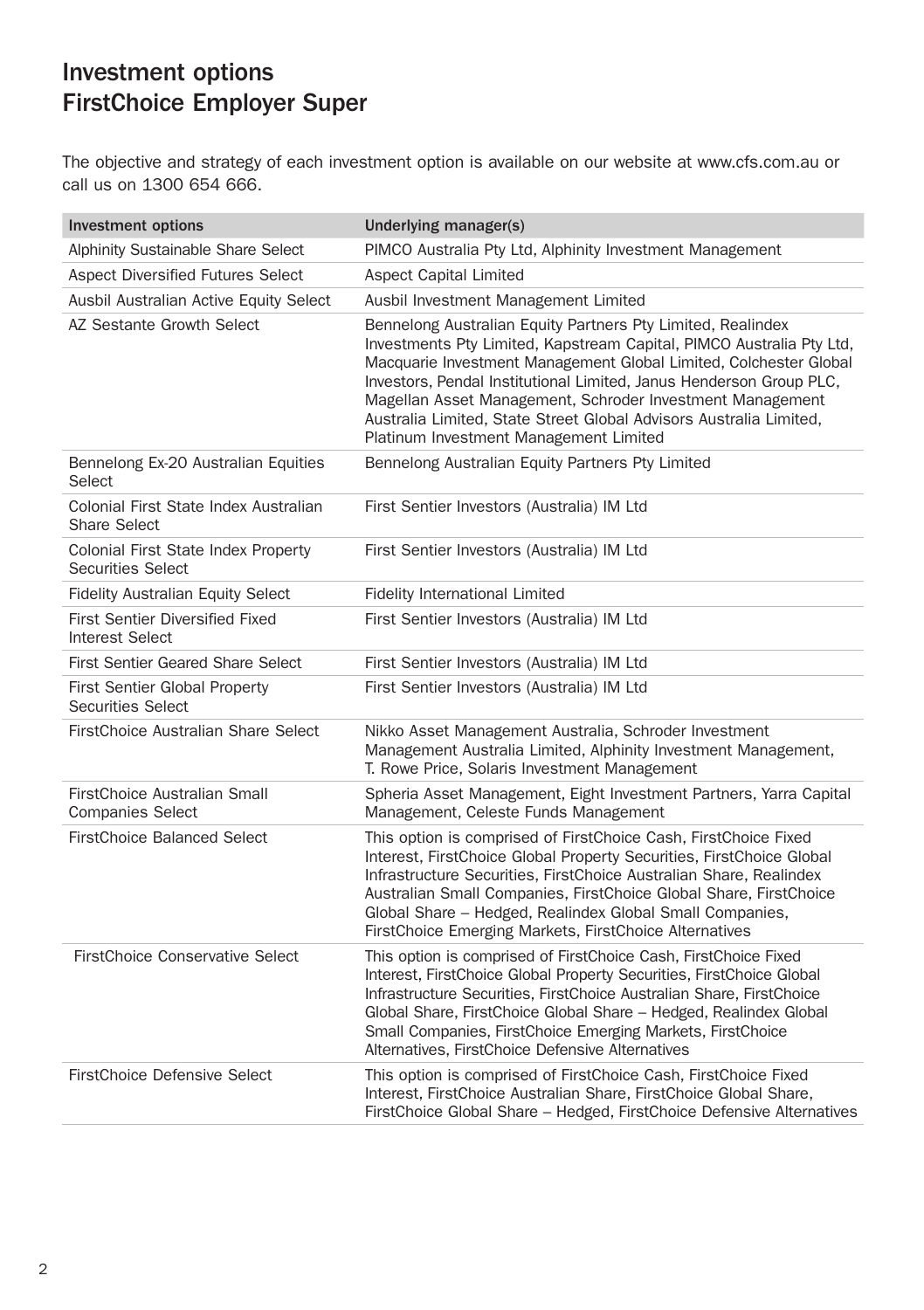| <b>Investment options</b>                              | Underlying manager(s)                                                                                                                                                                                                                                                                                                                                                                                    |
|--------------------------------------------------------|----------------------------------------------------------------------------------------------------------------------------------------------------------------------------------------------------------------------------------------------------------------------------------------------------------------------------------------------------------------------------------------------------------|
| <b>FirstChoice Diversified Select</b>                  | This option is comprised of FirstChoice Cash, FirstChoice Fixed<br>Interest, FirstChoice Global Property Securities, FirstChoice Global<br>Infrastructure Securities, FirstChoice Australian Share, FirstChoice<br>Global Share, FirstChoice Global Share - Hedged, Realindex Global<br>Small Companies, FirstChoice Emerging Markets, FirstChoice<br>Alternatives, FirstChoice Defensive Alternatives   |
| <b>FirstChoice Fixed Interest Select</b>               | Wellington Management, Loomis Sayles, Franklin Templeton<br>Investments, H2O Asset Management, Colchester Global Investors,<br>Morgan Stanley                                                                                                                                                                                                                                                            |
| FirstChoice Global Infrastructure<br>Securities Select | Lazard Asset Management Pacific Co., Cohen & Steers Capital<br>Management, ATLAS Infrastructure (Australia) PTY Ltd                                                                                                                                                                                                                                                                                      |
| FirstChoice Global Share Select                        | Ninety One, Hexavest, Alliance Bernstein, Baillie Gifford, Arrowstreet<br>Capital, J O Hambro Capital Management                                                                                                                                                                                                                                                                                         |
| FirstChoice Growth Select                              | This option is comprised of FirstChoice Cash, FirstChoice Fixed Interest,<br>FirstChoice Global Property Securities, FirstChoice Global Infrastructure<br>Securities, FirstChoice Australian Share, Realindex Australian Small<br>Companies, FirstChoice Global Share, FirstChoice Global Share -<br>Hedged, Realindex Global Small Companies, FirstChoice Emerging<br>Markets, FirstChoice Alternatives |
| FirstChoice High Growth Select                         | This option is comprised of FirstChoice Global Property Securities,<br>FirstChoice Global Infrastructure Securities, FirstChoice Australian<br>Share, Realindex Australian Small Companies, FirstChoice Global<br>Share, FirstChoice Global Share - Hedged, Realindex Global Small<br>Companies, FirstChoice Emerging Markets                                                                            |
| FirstChoice Lifestage 1945-1949                        | Underlying managers: Realindex Investments Pty Limited, State Street<br>Global Advisors, PineBridge, Colchester Global Investors, FirstChoice<br>Cash, Alliance Bernstein, Acadian Asset Management LLC, Loomis<br>Sayles, Morgan Stanley                                                                                                                                                                |
| FirstChoice Lifestage 1950-1954                        | Underlying managers: Realindex Investments Pty Limited, State Street<br>Global Advisors, Wellington Management, Colchester Global Investors,<br>FirstChoice Cash, Alliance Bernstein, Acadian Asset Management<br>LLC, Loomis Sayles, Morgan Stanley                                                                                                                                                     |
| FirstChoice Lifestage 1955-1959                        | Underlying managers: Realindex Investments Pty Limited, State Street<br>Global Advisors, Wellington Management, Colchester Global Investors,<br>FirstChoice Cash, Alliance Bernstein, Acadian Asset Management<br>LLC, Loomis Sayles, Morgan Stanley                                                                                                                                                     |
| FirstChoice Lifestage 1960-1964                        | Underlying managers: Realindex Investments Pty Limited, State Street<br>Global Advisors, Wellington Management, Colchester Global Investors,<br>FirstChoice Cash, Alliance Bernstein, Acadian Asset Management<br>LLC, Loomis Sayles, Morgan Stanley                                                                                                                                                     |
| FirstChoice Lifestage 1965-1969                        | Underlying managers: Realindex Investments Pty Limited, State Street<br>Global Advisors, Wellington Management, Colchester Global Investors,<br>FirstChoice Cash, Alliance Bernstein, Acadian Asset Management<br>LLC, Loomis Sayles, Morgan Stanley                                                                                                                                                     |
| FirstChoice Lifestage 1970-1974                        | Underlying managers: Realindex Investments Pty Limited, State Street<br>Global Advisors, Wellington Management, Colchester Global Investors,<br>FirstChoice Cash, Alliance Bernstein, Acadian Asset Management LLC                                                                                                                                                                                       |
| FirstChoice Lifestage 1975-1979                        | Underlying managers: Realindex Investments Pty Limited, State Street<br>Global Advisors, Wellington Management, Colchester Global Investors,<br>FirstChoice Cash, Alliance Bernstein, Acadian Asset Management LLC                                                                                                                                                                                       |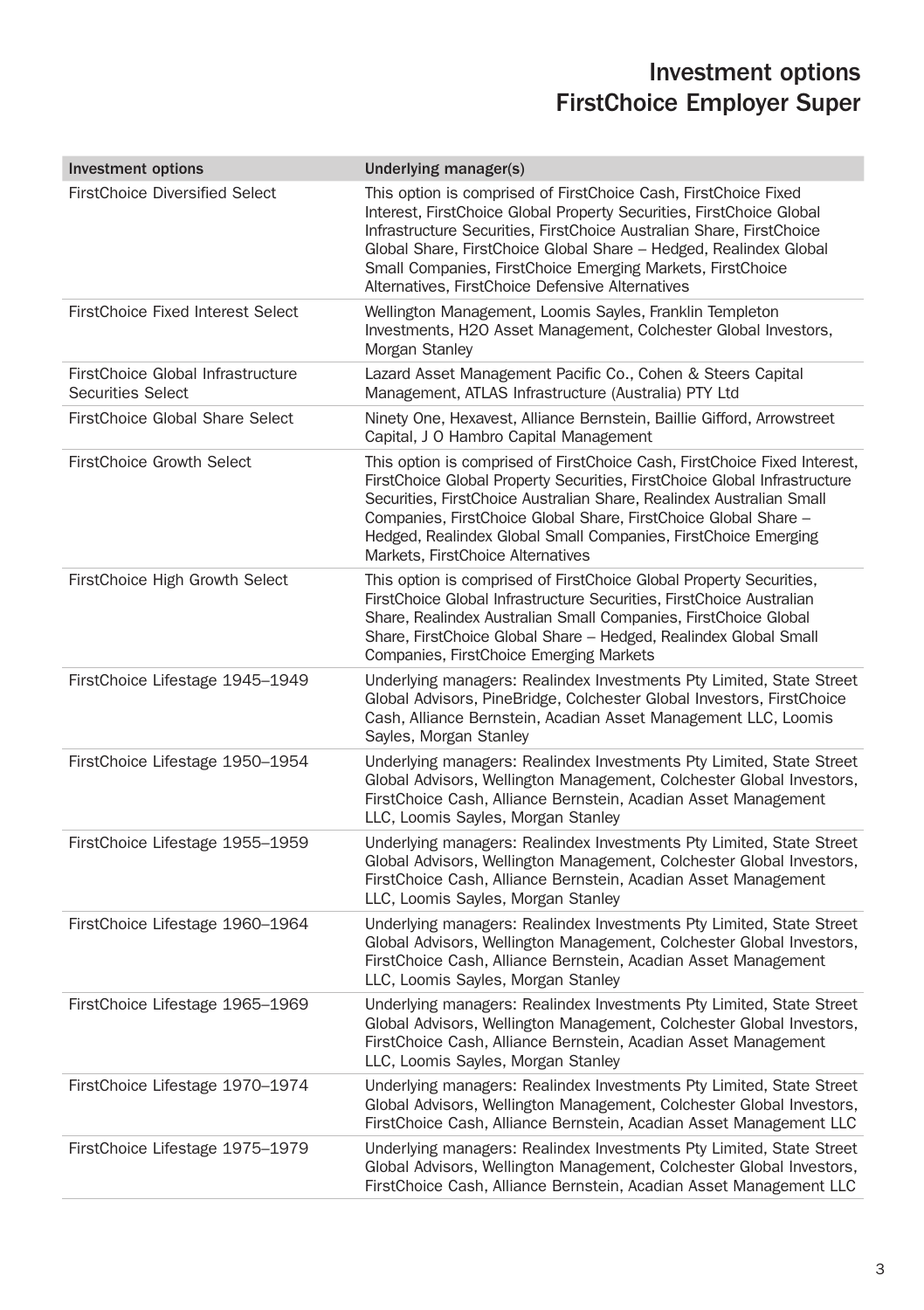| <b>Investment options</b>                      | Underlying manager(s)                                                                                                                                                                                                                                                                                                                                                                                  |
|------------------------------------------------|--------------------------------------------------------------------------------------------------------------------------------------------------------------------------------------------------------------------------------------------------------------------------------------------------------------------------------------------------------------------------------------------------------|
| FirstChoice Lifestage 1980-1984                | Underlying managers: Realindex Investments Pty Limited, State<br>Street Global Advisors, Wellington Management, Colchester Global<br>Investors, FirstChoice Cash                                                                                                                                                                                                                                       |
| FirstChoice Lifestage 1985-1989                | Underlying managers: Realindex Investments Pty Limited, State<br>Street Global Advisors, Wellington Management, Colchester Global<br>Investors, FirstChoice Cash                                                                                                                                                                                                                                       |
| FirstChoice Lifestage 1990-1994                | Underlying managers: Realindex Investments Pty Limited, State<br>Street Global Advisors, Wellington Management, Colchester Global<br>Investors, FirstChoice Cash                                                                                                                                                                                                                                       |
| FirstChoice Lifestage 1995-1999                | Underlying managers: Realindex Investments Pty Limited, State<br>Street Global Advisors, Wellington Management, Colchester Global<br>Investors, FirstChoice Cash                                                                                                                                                                                                                                       |
| FirstChoice Lifestage 2000-2004                | Underlying managers: Realindex Investments Pty Limited, State<br>Street Global Advisors, Wellington Management, Colchester Global<br>Investors, FirstChoice Cash                                                                                                                                                                                                                                       |
| <b>FirstChoice Moderate Select</b>             | This option is comprised of FirstChoice Cash, FirstChoice Fixed<br>Interest, FirstChoice Global Property Securities, FirstChoice Global<br>Infrastructure Securities, FirstChoice Australian Share, FirstChoice<br>Global Share, FirstChoice Global Share - Hedged, Realindex Global<br>Small Companies, FirstChoice Emerging Markets, FirstChoice<br>Alternatives, FirstChoice Defensive Alternatives |
| FirstChoice Multi-Index Balanced Select        | Realindex Investments Pty Limited, State Street Global Advisors,<br>and also comprises FirstChoice Cash                                                                                                                                                                                                                                                                                                |
| FirstChoice Multi-Index Conservative<br>Select | Realindex Investments Pty Limited, State Street Global Advisors,<br>and also comprises FirstChoice Cash                                                                                                                                                                                                                                                                                                |
| FirstChoice Multi-Index Diversified<br>Select  | Realindex Investments Pty Limited, State Street Global Advisors,<br>and also comprises FirstChoice Cash                                                                                                                                                                                                                                                                                                |
| FirstChoice Multi-Index Growth Select          | Realindex Investments Pty Limited, State Street Global Advisors,<br>and also comprises FirstChoice Cash                                                                                                                                                                                                                                                                                                |
| FirstChoice Multi-Index High Growth<br>Select  | Realindex Investments Pty Limited, State Street Global Advisors                                                                                                                                                                                                                                                                                                                                        |
| FirstChoice Multi-Index Moderate Select        | Realindex Investments Pty Limited, State Street Global Advisors,<br>and also comprises FirstChoice Cash                                                                                                                                                                                                                                                                                                |
| <b>FirstChoice Property Securities Select</b>  | DWS, Renaissance Asset Management                                                                                                                                                                                                                                                                                                                                                                      |
| FirstRate Saver Select                         | Commonwealth Bank of Australia                                                                                                                                                                                                                                                                                                                                                                         |
| Ironbark Property Securities Select            | Deutsche Investments Australia Limited                                                                                                                                                                                                                                                                                                                                                                 |
| Macquarie Income Opportunities Select          | Macquarie Investment Management Global Limitedp                                                                                                                                                                                                                                                                                                                                                        |
| Magellan Global Share Select                   | Magellan Asset Management Limited                                                                                                                                                                                                                                                                                                                                                                      |
| Magellan Infrastructure Select                 | Magellan Asset Management Limited                                                                                                                                                                                                                                                                                                                                                                      |
| <b>MFS Global Equity Select</b>                | MFS Investment Management                                                                                                                                                                                                                                                                                                                                                                              |
| OC Premium Small Companies Select              | MFS Institutional Advisors, Inc.                                                                                                                                                                                                                                                                                                                                                                       |
| Perennial Value Australian Share Select        | Perennial Investment Partners                                                                                                                                                                                                                                                                                                                                                                          |
| <b>Platinum Asia Select</b>                    | Platinum Investment Management Limited                                                                                                                                                                                                                                                                                                                                                                 |
| Platinum International Select                  | Platinum Investment Management Limited                                                                                                                                                                                                                                                                                                                                                                 |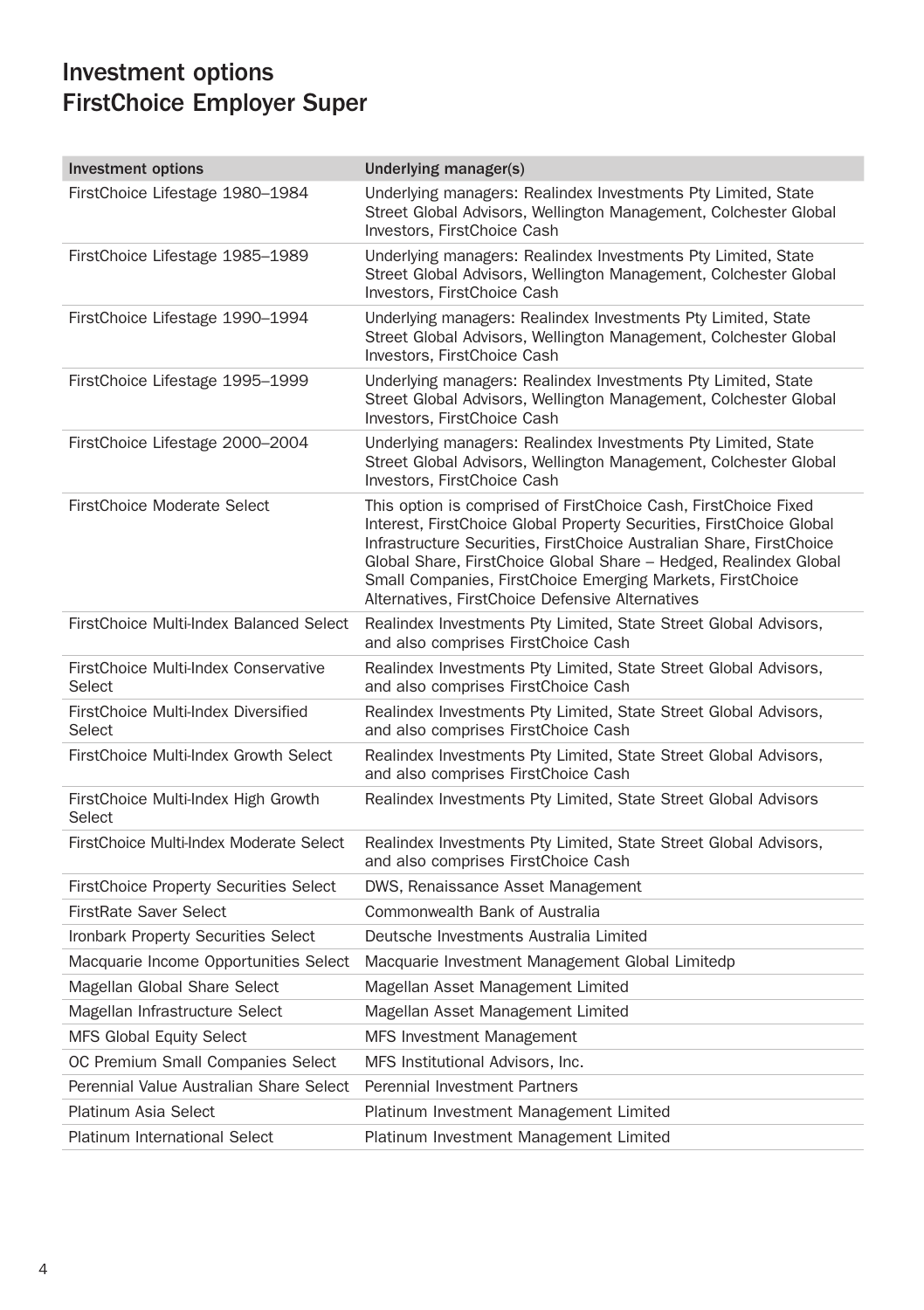| <b>Investment options</b>                                   | Underlying manager(s)                            |
|-------------------------------------------------------------|--------------------------------------------------|
| Realindex Emerging Markets Select                           | Realindex Investments Pty Limited                |
| Realindex Global Share - Hedged Select                      | Realindex Investments Pty Limited                |
| Realindex Global Share Select                               | Realindex Investments Pty Limited                |
| Schroder Australian Equity Select                           | Schroder Investment Management Australia Limited |
| Stewart Investors Worldwide<br><b>Sustainability Select</b> | First State Investments (UK) Limited             |
| T. Rowe Price Australian Equity Select                      | T. Rowe Price International Limited              |
| T. Rowe Price Global Equity Select                          | T. Rowe Price International Limited              |
| UBS Diversified Fixed Income Select                         | <b>UBS Global Asset Management</b>               |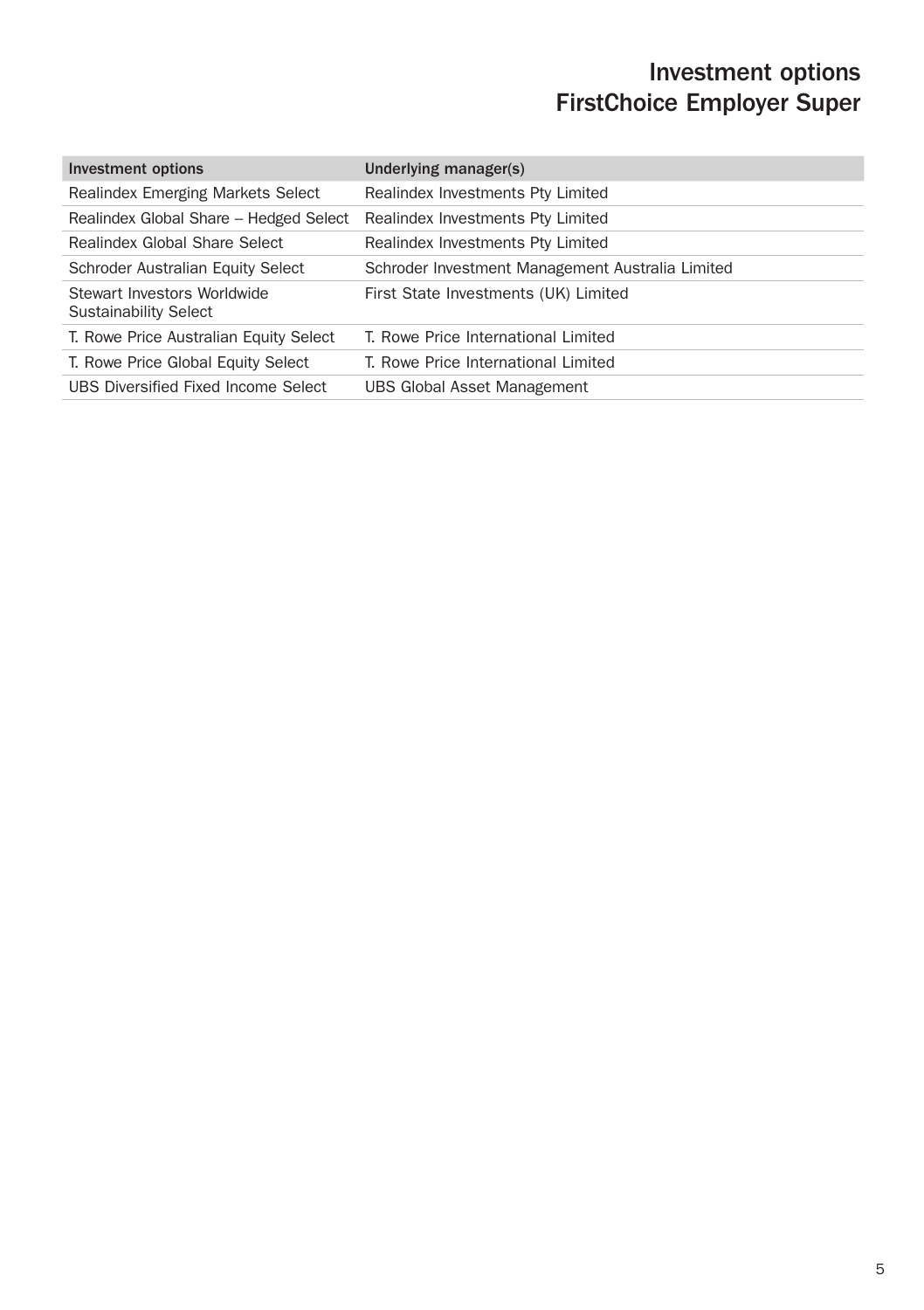| <b>Alphinity Sustainable Share Select</b> |      | <b>FirstChoice Employer</b> |
|-------------------------------------------|------|-----------------------------|
|                                           | 2020 | 2021                        |
| Australian shares                         |      | 96.54%                      |
| International shares                      |      | 0.00%                       |
| Property                                  |      | 0.00%                       |
| Fixed interest                            |      | 0.00%                       |
| International fixed interest              |      | 0.00%                       |
| Cash                                      |      | 3.46%                       |

| <b>Aspect Diversified Futures Select</b> |          | <b>FirstChoice Employer</b> |
|------------------------------------------|----------|-----------------------------|
|                                          | 2020     | 2021                        |
| Australian shares                        | $0.00\%$ | 0.00%                       |
| International shares                     | 0.00%    | 0.00%                       |
| Property                                 | $0.00\%$ | 0.00%                       |
| Fixed interest                           | 0.00%    | 0.00%                       |
| International fixed interest             | $0.00\%$ | 0.00%                       |
| Cash & Alternatives                      | 100.00%  | 100.00%                     |

| <b>Ausbil Australian Active Equity Select</b> |        | <b>FirstChoice Employer</b> |
|-----------------------------------------------|--------|-----------------------------|
|                                               | 2020   | 2021                        |
| Australian shares                             | 99.05% | 96.69%                      |
| International shares                          | 0.00%  | 0.00%                       |
| Property                                      | 0.00%  | 0.00%                       |
| Fixed interest                                | 0.00%  | 0.00%                       |
| International fixed interest                  | 0.00%  | 0.00%                       |
| Cash                                          | 0.95%  | 3.31%                       |

| AZ Sestante Growth Select    |        | <b>FirstChoice Employer</b> |
|------------------------------|--------|-----------------------------|
|                              | 2020   | 2021                        |
| Australian shares            | 30.63% | 26.36%                      |
| International shares         | 45.43% | 44.60%                      |
| Property                     | 0.00%  | 0.00%                       |
| Fixed interest               | 5.23%  | 6.77%                       |
| International fixed interest | 4.53%  | 5.71%                       |
| Cash                         | 14.18% | 16.56%                      |

| Bennelong Ex-20 Australian Equities Select |        | <b>FirstChoice Employer</b> |
|--------------------------------------------|--------|-----------------------------|
|                                            | 2020   | 2021                        |
| Australian shares                          | 97.98% | 87.09%                      |
| International shares                       | 0.00%  | 0.00%                       |
| Property                                   | 0.00%  | $0.00\%$                    |
| Fixed interest                             | 0.00%  | 0.00%                       |
| International fixed interest               | 0.00%  | 0.00%                       |
| Cash                                       | 2.02%  | 12.91%                      |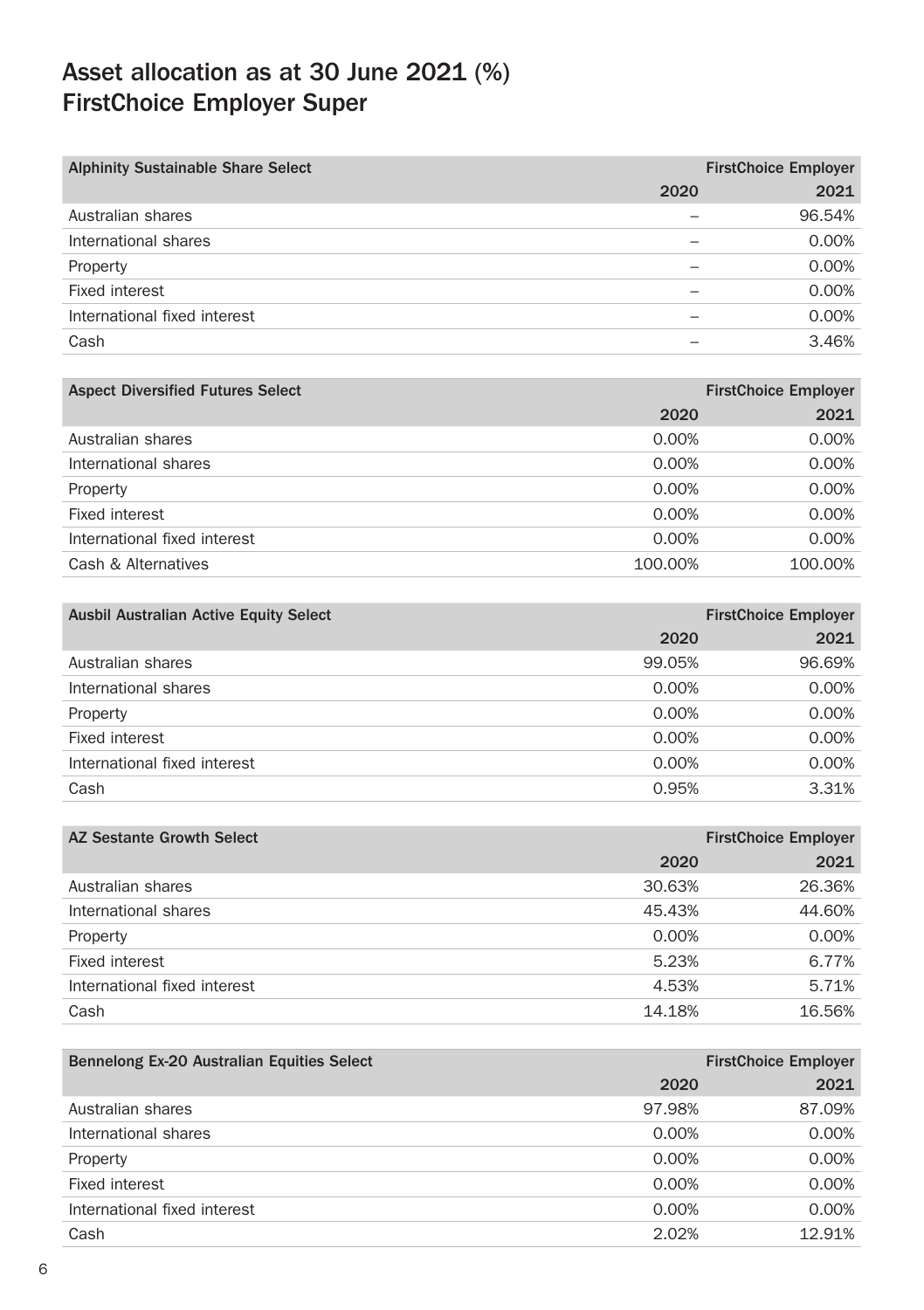| Colonial First State Index Australian Share Select |        | <b>FirstChoice Employer</b> |
|----------------------------------------------------|--------|-----------------------------|
|                                                    | 2020   | 2021                        |
| Australian shares                                  | 99.14% | 97.45%                      |
| International shares                               | 0.00%  | 0.00%                       |
| Property                                           | 0.00%  | 0.00%                       |
| Fixed interest                                     | 0.00%  | 0.00%                       |
| International fixed interest                       | 0.00%  | 0.00%                       |
| Cash                                               | 0.86%  | 2.55%                       |

| <b>Colonial First State Index Property Securities Select</b> |          | <b>FirstChoice Employer</b> |
|--------------------------------------------------------------|----------|-----------------------------|
|                                                              | 2020     | 2021                        |
| Australian shares                                            | $0.00\%$ | 0.00%                       |
| International shares                                         | 0.00%    | 0.00%                       |
| Property                                                     | 99.54%   | 96.45%                      |
| Fixed interest                                               | $0.00\%$ | 0.00%                       |
| International fixed interest                                 | 0.00%    | 0.00%                       |
| Cash                                                         | 0.46%    | 3.55%                       |

| <b>Fidelity Australian Equities Select</b> |        | <b>FirstChoice Employer</b> |
|--------------------------------------------|--------|-----------------------------|
|                                            | 2020   | 2021                        |
| Australian shares                          | 95.92% | 94.84%                      |
| International shares                       | 0.00%  | 0.00%                       |
| Property                                   | 0.00%  | 0.00%                       |
| Fixed interest                             | 0.00%  | 0.00%                       |
| International fixed interest               | 0.00%  | 0.00%                       |
| Cash                                       | 4.08%  | 5.16%                       |

| <b>First Sentier Diversified Fixed Interest Select</b> |          | <b>FirstChoice Employer</b> |
|--------------------------------------------------------|----------|-----------------------------|
|                                                        | 2020     | 2021                        |
| Australian shares                                      | $0.00\%$ | 0.00%                       |
| International shares                                   | 0.00%    | 0.00%                       |
| Property                                               | $0.00\%$ | 0.00%                       |
| Fixed interest                                         | 72.58%   | 77.66%                      |
| International fixed interest                           | 27.15%   | 21.68%                      |
| Cash                                                   | 0.27%    | 0.66%                       |

| <b>First Sentier Geared Share Select</b> |          | <b>FirstChoice Employer</b> |
|------------------------------------------|----------|-----------------------------|
|                                          | 2020     | 2021                        |
| Australian shares                        | 94.94%   | 91.75%                      |
| International shares                     | 0.00%    | 0.00%                       |
| Property                                 | 0.00%    | 0.00%                       |
| Fixed interest                           | $0.00\%$ | 0.00%                       |
| International fixed interest             | 0.00%    | 0.00%                       |
| Cash                                     | 5.06%    | 8.25%                       |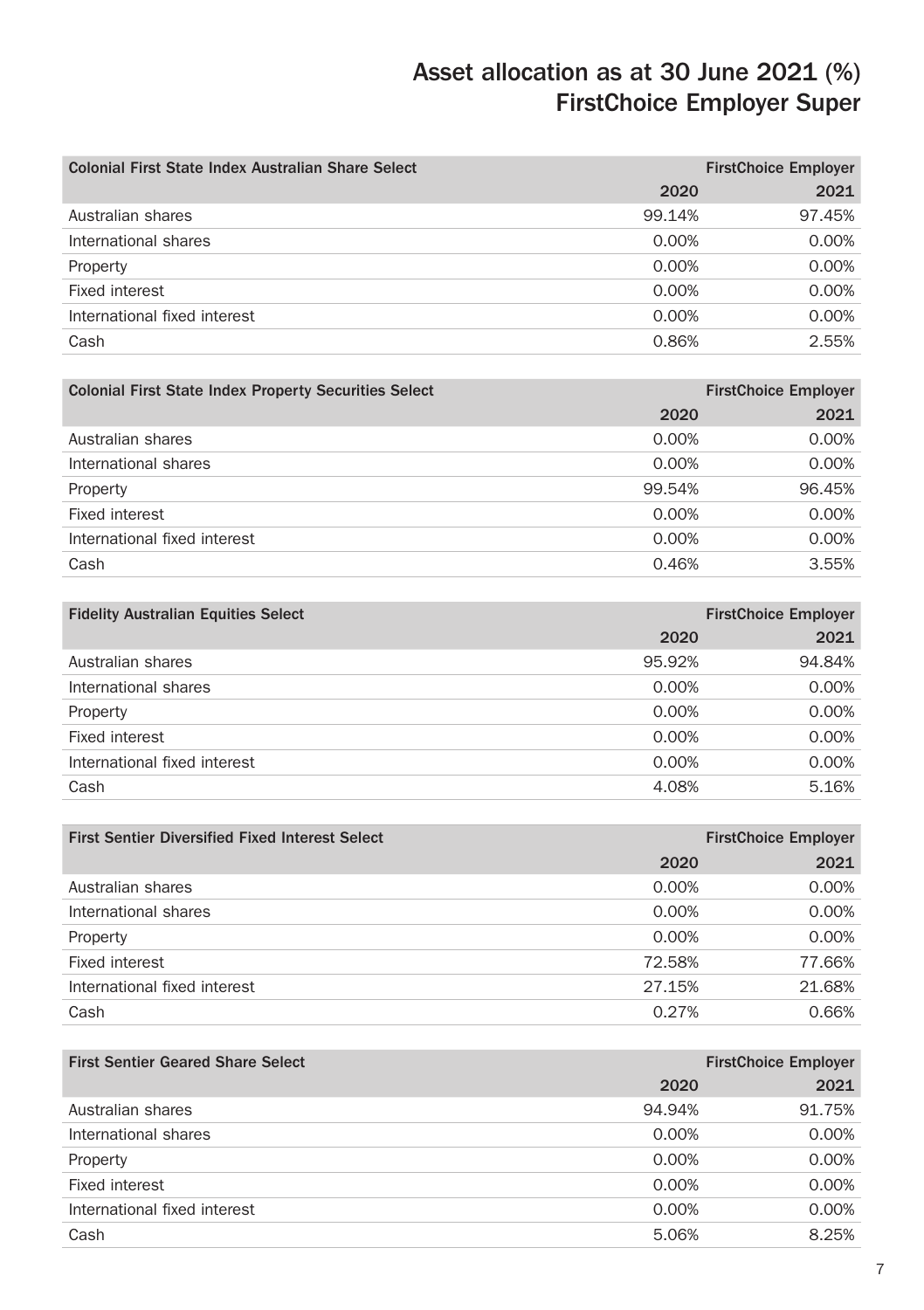| <b>First Sentier Global Property Securities Select</b> |          | <b>FirstChoice Employer</b> |
|--------------------------------------------------------|----------|-----------------------------|
|                                                        | 2020     | 2021                        |
| Australian shares                                      | $0.00\%$ | 0.00%                       |
| International shares                                   | $0.00\%$ | 0.00%                       |
| Property                                               | 100.44%  | 94.20%                      |
| Fixed interest                                         | $0.00\%$ | 0.00%                       |
| International fixed interest                           | 0.00%    | 0.00%                       |
| Cash                                                   | $-0.44%$ | 5.80%                       |

| <b>FirstChoice Australian Share Select</b> |          | <b>FirstChoice Employer</b> |
|--------------------------------------------|----------|-----------------------------|
|                                            | 2020     | 2021                        |
| Australian shares                          | 95.82%   | 95.94%                      |
| International shares                       | 0.00%    | 0.00%                       |
| Property                                   | $0.00\%$ | 0.00%                       |
| Fixed interest                             | $0.00\%$ | 0.00%                       |
| International fixed interest               | 0.00%    | 0.00%                       |
| Cash                                       | 4.18%    | 4.06%                       |
|                                            |          |                             |

| <b>FirstChoice Australian Small Companies Select</b> |          | <b>FirstChoice Employer</b> |
|------------------------------------------------------|----------|-----------------------------|
|                                                      | 2020     | 2021                        |
| Australian shares                                    | 94.23%   | 93.66%                      |
| International shares                                 | $0.00\%$ | 0.00%                       |
| Property                                             | 0.00%    | 0.00%                       |
| Fixed interest                                       | 0.00%    | 0.00%                       |
| International fixed interest                         | $0.00\%$ | 0.00%                       |
| Cash                                                 | 5.77%    | 6.34%                       |

| <b>FirstChoice Balanced Select</b> |        | <b>FirstChoice Employer</b> |
|------------------------------------|--------|-----------------------------|
|                                    | 2020   | 2021                        |
| Australian shares                  | 21.96% | 22.09%                      |
| International shares               | 34.76% | 35.21%                      |
| Property                           | 5.60%  | 5.75%                       |
| Fixed interest                     | 6.33%  | 6.34%                       |
| International fixed interest       | 13.91% | 13.18%                      |
| Cash & Alternatives                | 17.44% | 17.43%                      |

| <b>FirstChoice Conservative Select</b> |        | <b>FirstChoice Employer</b> |
|----------------------------------------|--------|-----------------------------|
|                                        | 2020   | 2021                        |
| Australian shares                      | 9.09%  | 9.15%                       |
| International shares                   | 13.46% | 14.07%                      |
| Property                               | 2.71%  | 2.95%                       |
| Fixed interest                         | 9.41%  | 9.60%                       |
| International fixed interest           | 20.68% | 19.97%                      |
| Cash & Alternatives                    | 44.65% | 44.26%                      |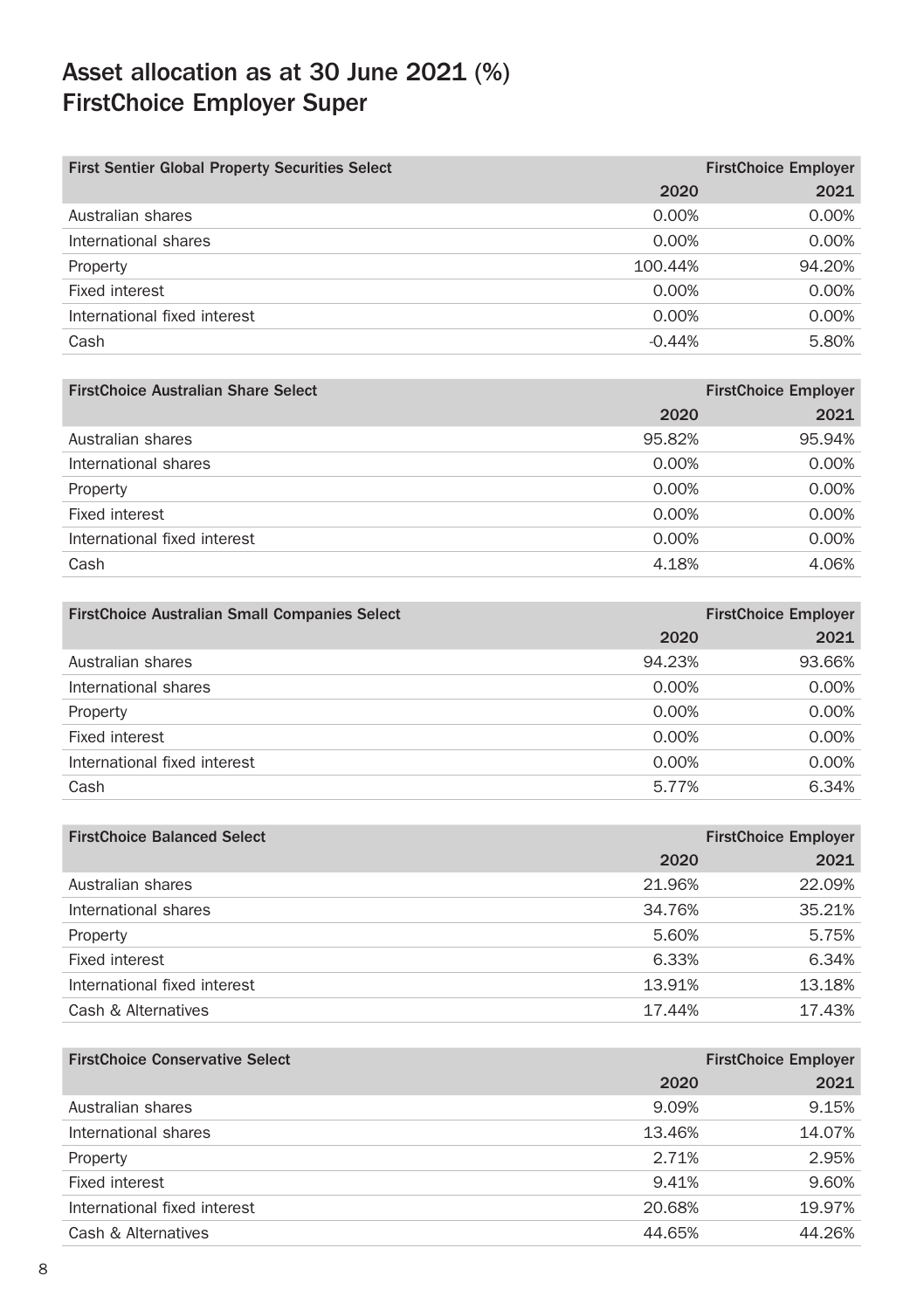| <b>FirstChoice Defensive Select</b> |          | <b>FirstChoice Employer</b> |
|-------------------------------------|----------|-----------------------------|
|                                     | 2020     | 2021                        |
| Australian shares                   | 4.53%    | 4.78%                       |
| International shares                | 4.70%    | 4.75%                       |
| Property                            | $0.00\%$ | $0.00\%$                    |
| Fixed interest                      | 12.23%   | 12.89%                      |
| International fixed interest        | 26.88%   | 26.81%                      |
| Cash & Alternatives                 | 51.66%   | 50.77%                      |

| <b>FirstChoice Diversified Select</b> |        | <b>FirstChoice Employer</b> |
|---------------------------------------|--------|-----------------------------|
|                                       | 2020   | 2021                        |
| Australian shares                     | 16.03% | 15.85%                      |
| International shares                  | 24.71% | 25.66%                      |
| Property                              | 3.75%  | 3.79%                       |
| Fixed interest                        | 7.56%  | 7.59%                       |
| International fixed interest          | 16.61% | 15.79%                      |
| Cash & Alternatives                   | 31.34% | 31.32%                      |

| <b>FirstChoice Fixed Interest Select</b> | <b>FirstChoice Employer</b> |
|------------------------------------------|-----------------------------|
| 2020                                     | 2021                        |
| Australian shares<br>0.00%               | 0.00%                       |
| International shares<br>0.00%            | 0.00%                       |
| 0.00%<br>Property                        | 0.00%                       |
| Fixed interest<br>31.28%                 | 32.30%                      |
| International fixed interest<br>68.72%   | 67.18%                      |
| Cash<br>0.00%                            | 0.52%                       |

| <b>FirstChoice Global Infrastructure Securities Select</b> |          | <b>FirstChoice Employer</b> |
|------------------------------------------------------------|----------|-----------------------------|
|                                                            | 2020     | 2021                        |
| Australian shares                                          | 0.00%    | 0.00%                       |
| International shares                                       | 93.94%   | 95.63%                      |
| Property                                                   | $0.00\%$ | 0.00%                       |
| Fixed interest                                             | $0.00\%$ | 0.00%                       |
| International fixed interest                               | 0.00%    | 0.00%                       |
| Cash                                                       | 6.06%    | 4.37%                       |

| <b>FirstChoice Global Share Select</b> |          | <b>FirstChoice Employer</b> |
|----------------------------------------|----------|-----------------------------|
|                                        | 2020     | 2021                        |
| Australian shares                      | 0.00%    | 0.00%                       |
| International shares                   | 95.69%   | 93.84%                      |
| Property                               | $0.00\%$ | $0.00\%$                    |
| Fixed interest                         | $0.00\%$ | 0.00%                       |
| International fixed interest           | 0.00%    | 0.00%                       |
| Cash                                   | 4.31%    | 6.16%                       |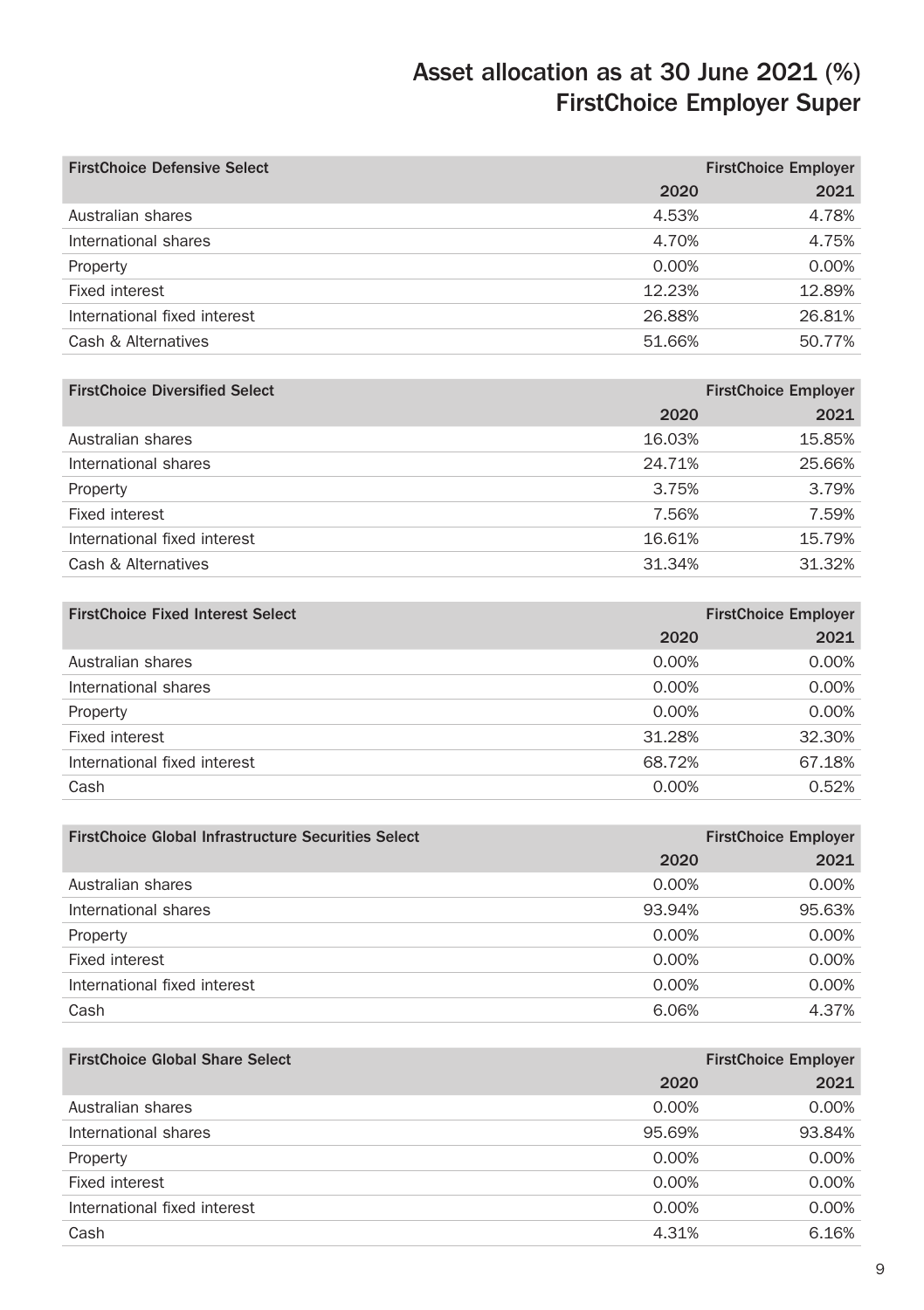| <b>FirstChoice Growth Select</b> |        | <b>FirstChoice Employer</b> |
|----------------------------------|--------|-----------------------------|
|                                  | 2020   | 2021                        |
| Australian shares                | 25.84% | 25.86%                      |
| International shares             | 39.91% | 40.15%                      |
| Property                         | 6.52%  | 6.67%                       |
| Fixed interest                   | 4.98%  | 4.90%                       |
| International fixed interest     | 10.95% | 10.18%                      |
| Cash & Alternatives              | 11.80% | 12.24%                      |

| <b>FirstChoice Employer</b> |
|-----------------------------|
| 2021                        |
| 32.62%                      |
| 52.86%                      |
| 9.42%                       |
| 0.00%                       |
| 0.00%                       |
| 5.10%                       |
|                             |

| FirstChoice Lifestage (1945-1949) |        | <b>FirstChoice Employer</b> |
|-----------------------------------|--------|-----------------------------|
|                                   | 2020   | 2021                        |
| Australian shares                 | 13.70% | 13.33%                      |
| International shares              | 20.99% | 21.08%                      |
| Property                          | 3.05%  | 2.84%                       |
| Fixed interest                    | 13.79% | 12.97%                      |
| International fixed interest      | 12.75% | 11.32%                      |
| Cash & Alternatives               | 35.72% | 38.46%                      |

| FirstChoice Lifestage (1950-1954) |        | <b>FirstChoice Employer</b> |
|-----------------------------------|--------|-----------------------------|
|                                   | 2020   | 2021                        |
| Australian shares                 | 13.78% | 13.32%                      |
| International shares              | 21.18% | 20.79%                      |
| Property                          | 3.21%  | 2.81%                       |
| Fixed interest                    | 13.92% | 13.12%                      |
| International fixed interest      | 12.84% | 11.16%                      |
| Cash & Alternatives               | 35.07% | 38.80%                      |

| FirstChoice Lifestage (1955-1959) |        | <b>FirstChoice Employer</b> |
|-----------------------------------|--------|-----------------------------|
|                                   | 2020   | 2021                        |
| Australian shares                 | 13.64% | 13.49%                      |
| International shares              | 21.30% | 21.31%                      |
| Property                          | 3.18%  | 2.92%                       |
| Fixed interest                    | 13.91% | 12.93%                      |
| International fixed interest      | 12.94% | 11.09%                      |
| Cash & Alternatives               | 35.03% | 38.26%                      |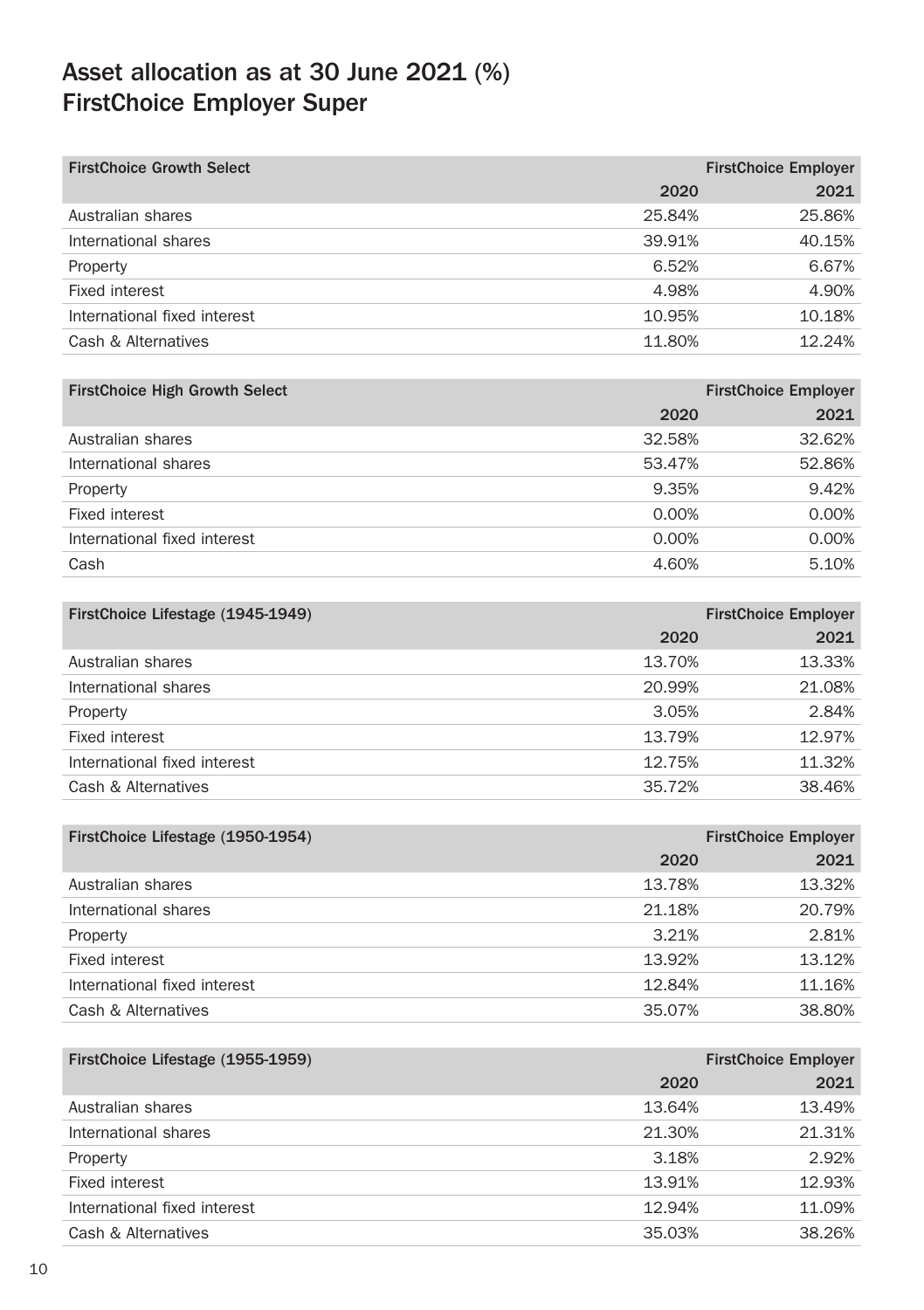| FirstChoice Lifestage (1960-1964) |        | <b>FirstChoice Employer</b> |
|-----------------------------------|--------|-----------------------------|
|                                   | 2020   | 2021                        |
| Australian shares                 | 20.61% | 19.22%                      |
| International shares              | 27.32% | 26.80%                      |
| Property                          | 3.75%  | 4.05%                       |
| Fixed interest                    | 13.52% | 12.56%                      |
| International fixed interest      | 11.43% | 10.15%                      |
| Cash & Alternatives               | 23.37% | 27.22%                      |

| FirstChoice Lifestage (1965-1969) |        | <b>FirstChoice Employer</b> |
|-----------------------------------|--------|-----------------------------|
|                                   | 2020   | 2021                        |
| Australian shares                 | 30.91% | 29.64%                      |
| International shares              | 40.20% | 40.58%                      |
| Property                          | 6.34%  | 6.07%                       |
| Fixed interest                    | 5.95%  | 5.81%                       |
| International fixed interest      | 3.97%  | 3.23%                       |
| Cash & Alternatives               | 12.63% | 14.67%                      |

| FirstChoice Lifestage (1970-1974) |        | <b>FirstChoice Employer</b> |
|-----------------------------------|--------|-----------------------------|
|                                   | 2020   | 2021                        |
| Australian shares                 | 36.11% | 33.37%                      |
| International shares              | 46.18% | 47.10%                      |
| Property                          | 7.62%  | 7.55%                       |
| Fixed interest                    | 1.68%  | 1.85%                       |
| International fixed interest      | 2.03%  | 1.66%                       |
| Cash & Alternatives               | 6.38%  | 8.47%                       |

| FirstChoice Lifestage (1975-1979) |        | <b>FirstChoice Employer</b> |
|-----------------------------------|--------|-----------------------------|
|                                   | 2020   | 2021                        |
| Australian shares                 | 36.93% | 34.15%                      |
| International shares              | 45.54% | 46.21%                      |
| Property                          | 7.39%  | 7.59%                       |
| Fixed interest                    | 1.74%  | 1.90%                       |
| International fixed interest      | 2.06%  | 1.72%                       |
| Cash & Alternatives               | 6.34%  | 8.43%                       |

| FirstChoice Lifestage (1980-1984) |        | <b>FirstChoice Employer</b> |
|-----------------------------------|--------|-----------------------------|
|                                   | 2020   | 2021                        |
| Australian shares                 | 36.97% | 34.32%                      |
| International shares              | 45.56% | 45.98%                      |
| Property                          | 7.35%  | 7.64%                       |
| Fixed interest                    | 1.70%  | 1.88%                       |
| International fixed interest      | 2.04%  | 1.82%                       |
| Cash & Alternatives               | 6.38%  | 8.36%                       |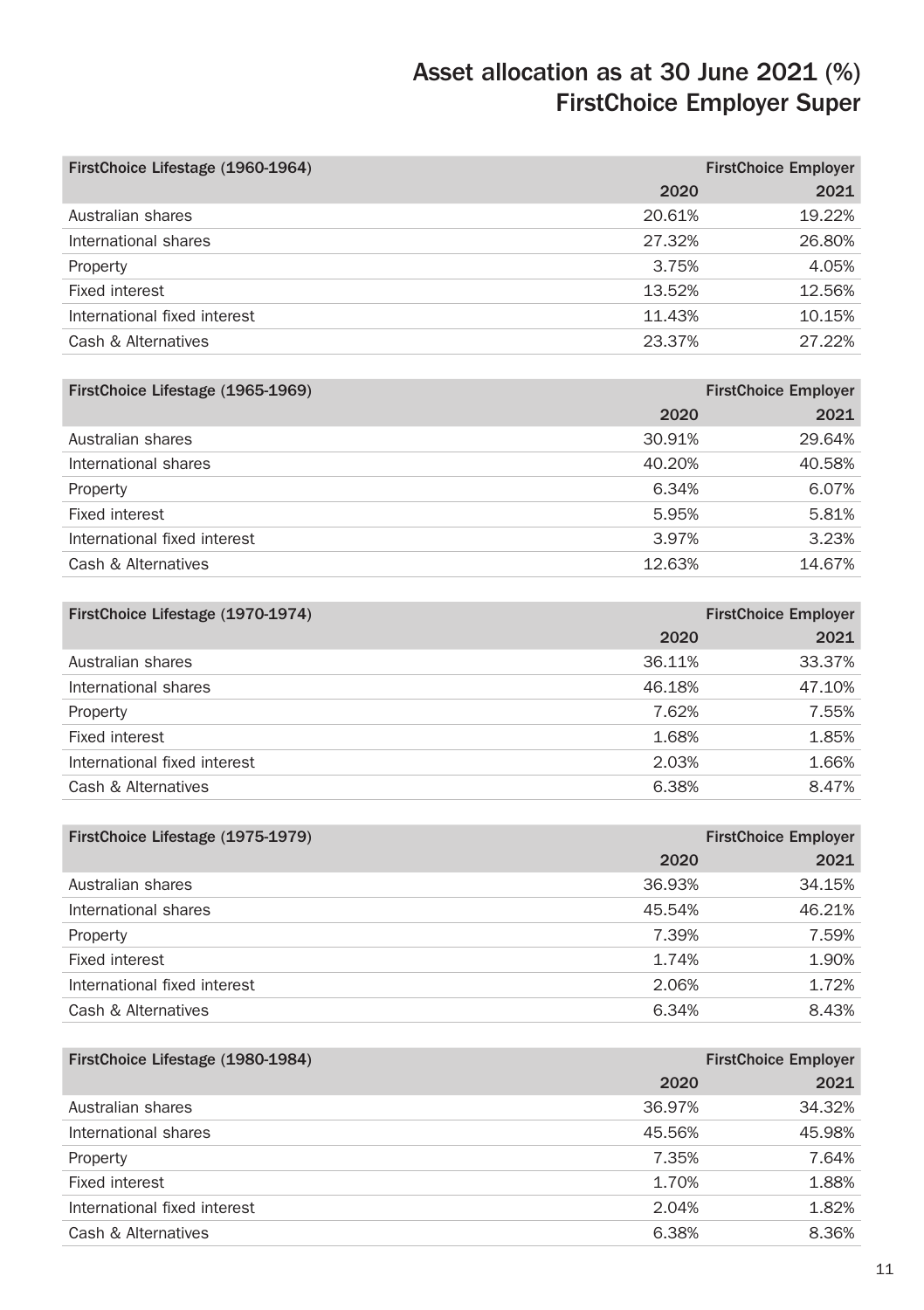| FirstChoice Lifestage (1985-1989) |        | <b>FirstChoice Employer</b> |
|-----------------------------------|--------|-----------------------------|
|                                   | 2020   | 2021                        |
| Australian shares                 | 37.17% | 34.24%                      |
| International shares              | 45.83% | 45.86%                      |
| Property                          | 7.53%  | 7.54%                       |
| Fixed interest                    | 1.62%  | 1.92%                       |
| International fixed interest      | 1.95%  | 1.83%                       |
| Cash & Alternatives               | 5.90%  | 8.61%                       |

| <b>FirstChoice Employer</b> |
|-----------------------------|
| 2021<br>2020                |
| 34.33%<br>36.98%            |
| 45.68%<br>46.04%            |
| 7.56%<br>7.44%              |
| 1.93%<br>1.72%              |
| 1.82%<br>1.94%              |
| 8.68%<br>5.88%              |
|                             |

| FirstChoice Lifestage (1995-1999) |        | <b>FirstChoice Employer</b> |
|-----------------------------------|--------|-----------------------------|
|                                   | 2020   | 2021                        |
| Australian shares                 | 37.28% | 34.10%                      |
| International shares              | 45.93% | 45.28%                      |
| Property                          | 7.65%  | 7.43%                       |
| Fixed interest                    | 1.71%  | 2.00%                       |
| International fixed interest      | 1.80%  | 1.87%                       |
| Cash & Alternatives               | 5.63%  | 9.32%                       |

| FirstChoice Lifestage (2000-2004) |        | <b>FirstChoice Employer</b> |
|-----------------------------------|--------|-----------------------------|
|                                   | 2020   | 2021                        |
| Australian shares                 | 37.42% | 33.95%                      |
| International shares              | 46.32% | 45.55%                      |
| Property                          | 7.66%  | 7.70%                       |
| Fixed interest                    | 2.12%  | 1.79%                       |
| International fixed interest      | 2.14%  | 1.66%                       |
| Cash & Alternatives               | 4.34%  | 9.35%                       |

| <b>FirstChoice Moderate Select</b> |        | <b>FirstChoice Employer</b> |
|------------------------------------|--------|-----------------------------|
|                                    | 2020   | 2021                        |
| Australian shares                  | 19.29% | 19.18%                      |
| International shares               | 30.08% | 30.64%                      |
| Property                           | 4.67%  | 4.86%                       |
| Fixed interest                     | 6.94%  | 6.96%                       |
| International fixed interest       | 15.25% | 14.47%                      |
| Cash & Alternatives                | 23.77% | 23.89%                      |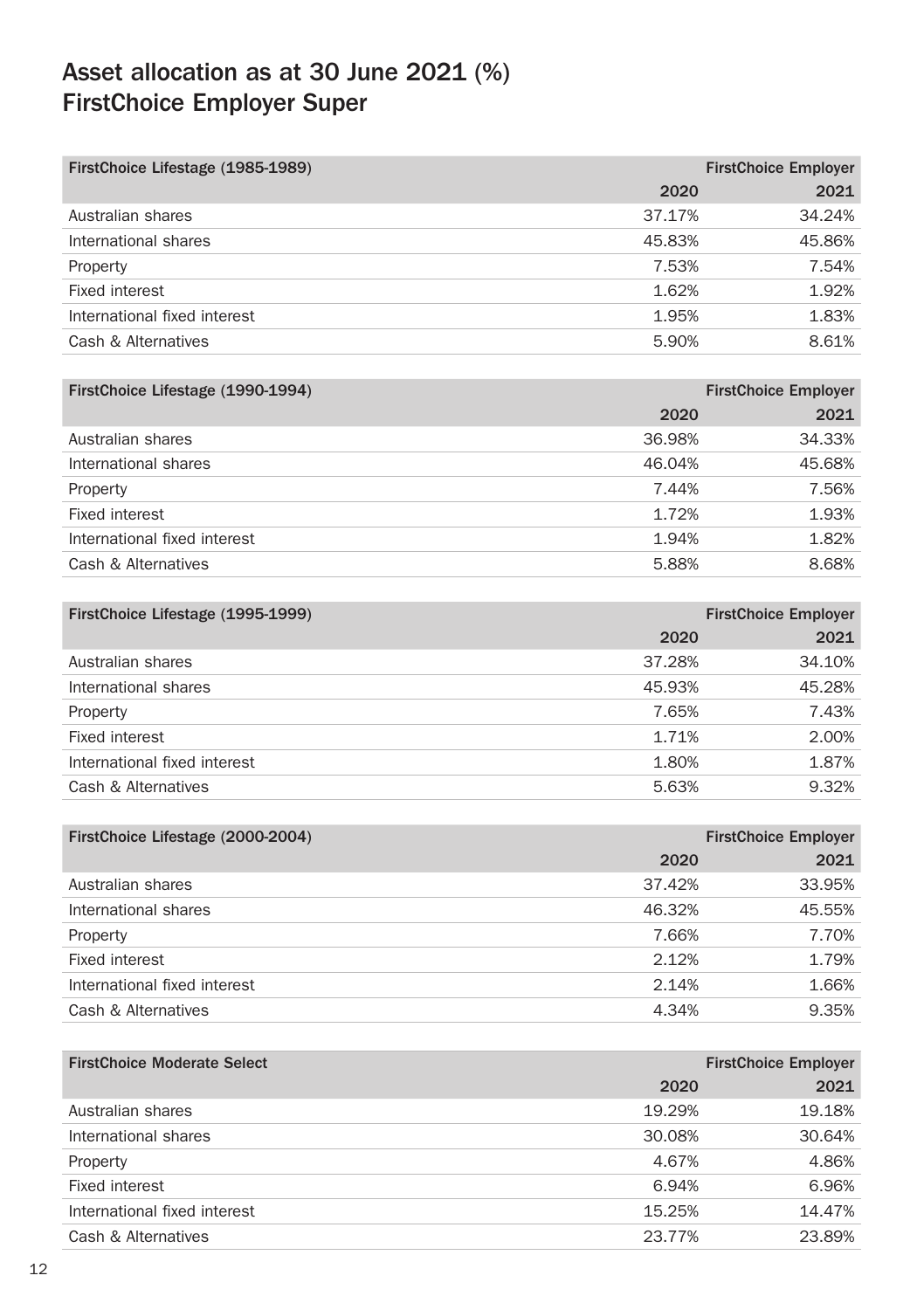| <b>FirstChoice Multi-Index Balanced Select</b> |        | <b>FirstChoice Employer</b> |
|------------------------------------------------|--------|-----------------------------|
|                                                | 2020   | 2021                        |
| Australian shares                              | 26.34% | 25.58%                      |
| International shares                           | 36.91% | 37.58%                      |
| Property                                       | 5.97%  | 5.74%                       |
| Fixed interest                                 | 13.41% | 13.20%                      |
| International fixed interest                   | 11.20% | 10.25%                      |
| Cash                                           | 6.17%  | 7.65%                       |

| <b>FirstChoice Employer</b> |
|-----------------------------|
| 2021                        |
| 11.08%                      |
| 16.26%                      |
| 2.86%                       |
| 18.18%                      |
| 11.00%                      |
| 40.62%                      |
|                             |

| <b>FirstChoice Multi-Index Diversified Select</b> |        | <b>FirstChoice Employer</b> |
|---------------------------------------------------|--------|-----------------------------|
|                                                   | 2020   | 2021                        |
| Australian shares                                 | 18.71% | 18.29%                      |
| International shares                              | 26.09% | 27.16%                      |
| Property                                          | 4.75%  | 4.28%                       |
| Fixed interest                                    | 16.74% | 16.78%                      |
| International fixed interest                      | 13.02% | 11.90%                      |
| Cash                                              | 20.69% | 21.59%                      |
|                                                   |        |                             |

| <b>FirstChoice Multi-Index Growth Select</b> |        | <b>FirstChoice Employer</b> |
|----------------------------------------------|--------|-----------------------------|
|                                              | 2020   | 2021                        |
| Australian shares                            | 29.64% | 28.92%                      |
| International shares                         | 42.55% | 42.40%                      |
| Property                                     | 7.00%  | 6.58%                       |
| Fixed interest                               | 9.36%  | 9.33%                       |
| International fixed interest                 | 7.55%  | 7.27%                       |
| Cash                                         | 3.90%  | 5.50%                       |

| FirstChoice Multi-Index High Growth Select |        | <b>FirstChoice Employer</b> |
|--------------------------------------------|--------|-----------------------------|
|                                            | 2020   | 2021                        |
| Australian shares                          | 34.22% | 32.89%                      |
| International shares                       | 55.19% | 54.04%                      |
| Property                                   | 10.32% | 9.38%                       |
| Fixed interest                             | 0.00%  | 0.00%                       |
| International fixed interest               | 0.00%  | 0.00%                       |
| Cash                                       | 0.27%  | 3.69%                       |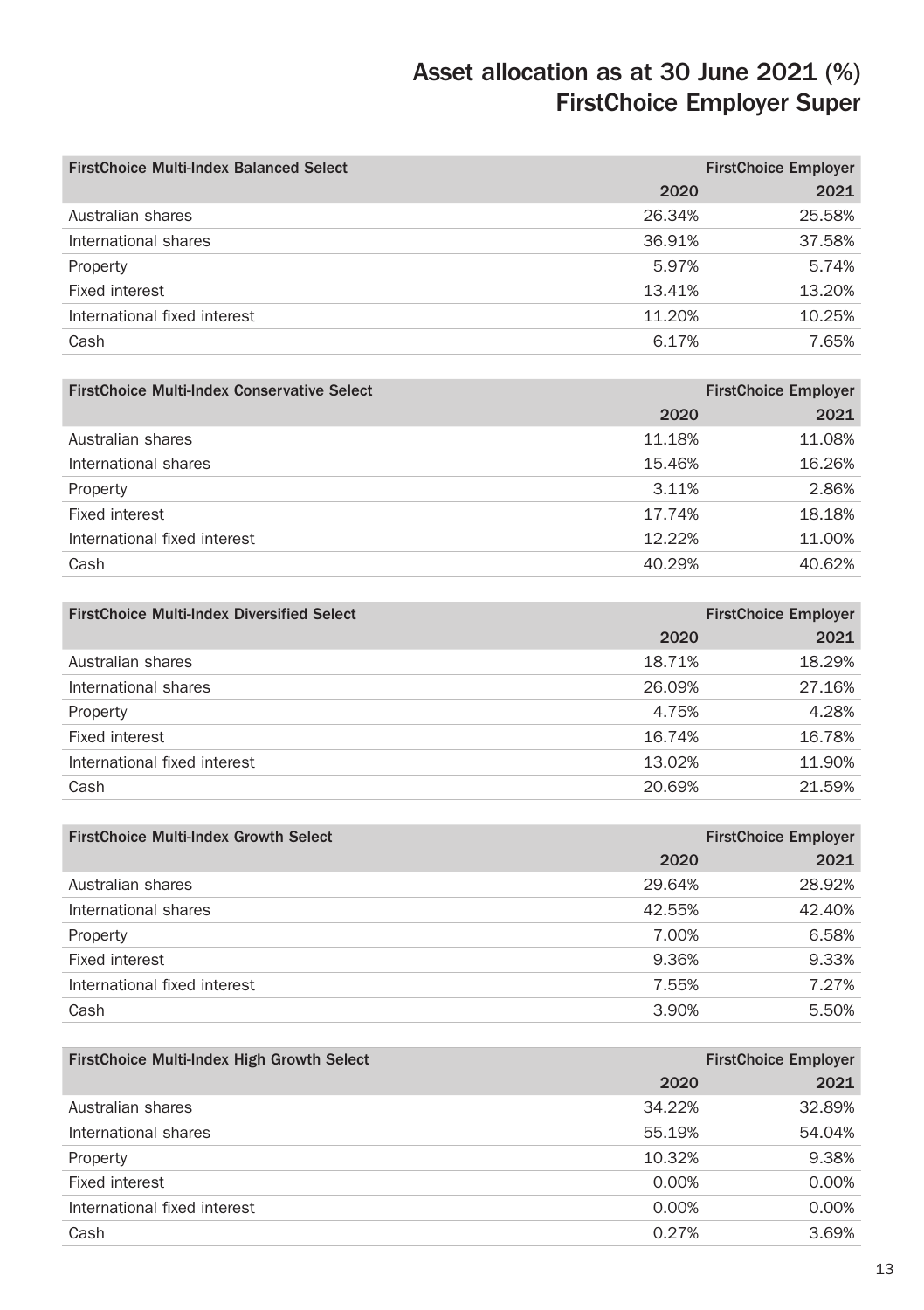| <b>FirstChoice Multi-Index Moderate Select</b> |        | <b>FirstChoice Employer</b> |
|------------------------------------------------|--------|-----------------------------|
|                                                | 2020   | 2021                        |
| Australian shares                              | 22.38% | 22.26%                      |
| International shares                           | 31.66% | 32.13%                      |
| Property                                       | 5.11%  | 4.79%                       |
| Fixed interest                                 | 14.70% | 14.69%                      |
| International fixed interest                   | 12.25% | 11.61%                      |
| Cash                                           | 13.90% | 14.52%                      |

| <b>FirstChoice Employer</b> |
|-----------------------------|
| 2021<br>2020                |
| 0.00%<br>$0.00\%$           |
| 0.00%<br>0.00%              |
| 93.93%<br>95.96%            |
| 0.00%<br>$0.00\%$           |
| 0.00%<br>0.00%              |
| 6.07%<br>4.04%              |
|                             |

| <b>FirstRate Saver Select</b> |          | <b>FirstChoice Employer</b> |
|-------------------------------|----------|-----------------------------|
|                               | 2020     | 2021                        |
| Australian shares             | 0.00%    | 0.00%                       |
| International shares          | 0.00%    | 0.00%                       |
| Property                      | 0.00%    | 0.00%                       |
| Fixed interest                | 0.00%    | 0.00%                       |
| International fixed interest  | $0.00\%$ | 0.00%                       |
| Cash                          | 100.00%  | 100.00%                     |

| <b>Ironbark Property Securities Select</b> |        | <b>FirstChoice Employer</b> |
|--------------------------------------------|--------|-----------------------------|
|                                            | 2020   | 2021                        |
| Australian shares                          | 0.00%  | 0.00%                       |
| International shares                       | 0.00%  | 0.00%                       |
| Property                                   | 97.31% | 94.79%                      |
| Fixed interest                             | 0.00%  | 0.00%                       |
| International fixed interest               | 0.00%  | 0.00%                       |
| Cash                                       | 2.69%  | 5.21%                       |

| Macquarie Income Opportunities Select |        | <b>FirstChoice Employer</b> |
|---------------------------------------|--------|-----------------------------|
|                                       | 2020   | 2021                        |
| Australian shares                     | 0.00%  | 0.00%                       |
| International shares                  | 0.00%  | 0.00%                       |
| Property                              | 0.00%  | 0.00%                       |
| Fixed interest                        | 53.60% | 49.43%                      |
| International fixed interest          | 46.40% | 50.57%                      |
| Cash                                  | 0.00%  | 0.00%                       |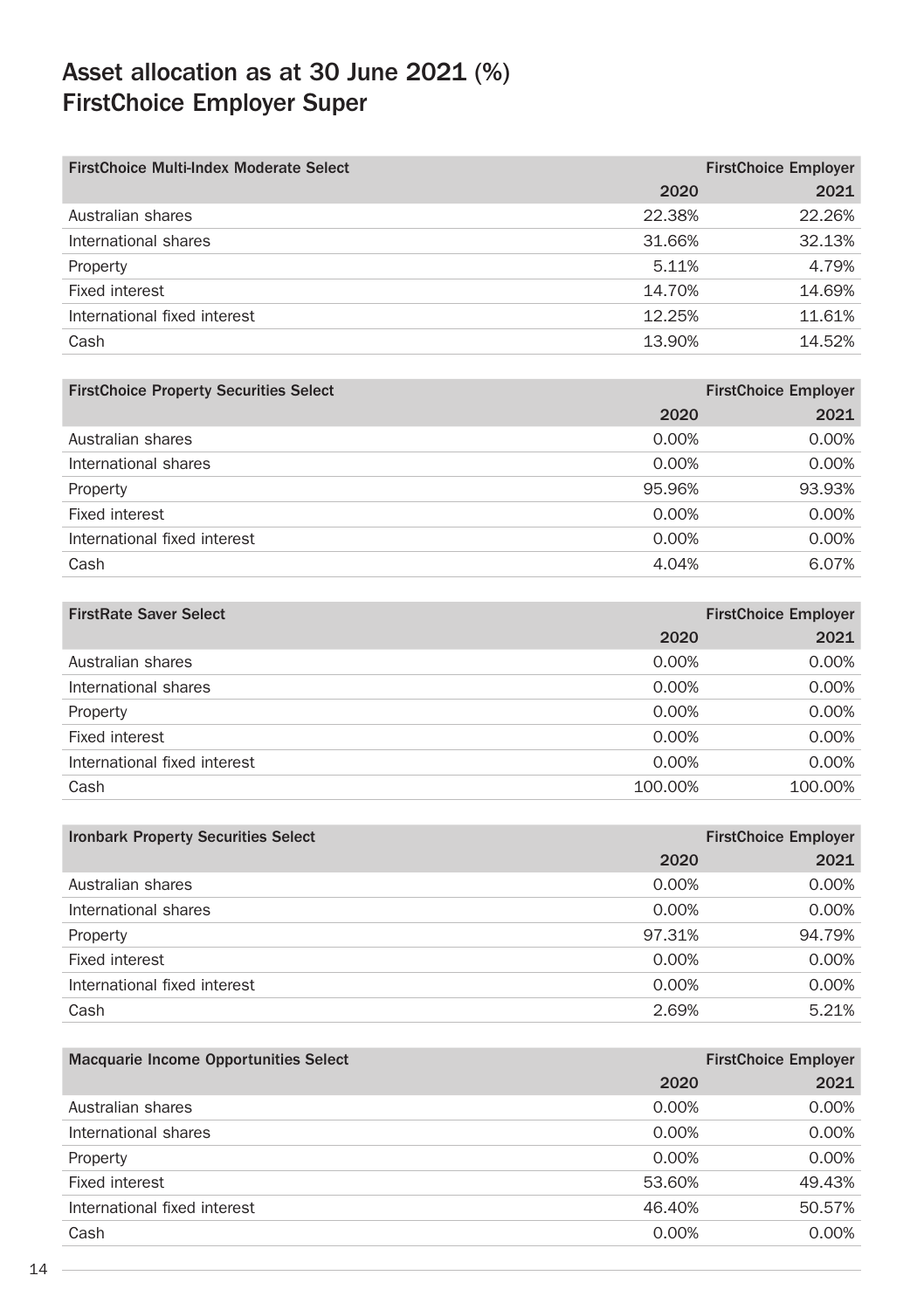| <b>Magellan Global Share Select</b> |        | <b>FirstChoice Employer</b> |
|-------------------------------------|--------|-----------------------------|
|                                     | 2020   | 2021                        |
| Australian shares                   | 0.00%  | 0.00%                       |
| International shares                | 82.68% | 92.44%                      |
| Property                            | 0.00%  | 0.00%                       |
| Fixed interest                      | 0.00%  | 0.00%                       |
| International fixed interest        | 0.00%  | 0.00%                       |
| Cash                                | 17.32% | 7.56%                       |
|                                     |        |                             |

| Magellan Infrastructure Select |          | <b>FirstChoice Employer</b> |
|--------------------------------|----------|-----------------------------|
|                                | 2020     | 2021                        |
| Australian shares              | 0.00%    | 0.00%                       |
| International shares           | 86.77%   | 94.72%                      |
| Property                       | $0.00\%$ | 0.00%                       |
| Fixed interest                 | 0.00%    | 0.00%                       |
| International fixed interest   | $0.00\%$ | 0.00%                       |
| Cash                           | 13.23%   | 5.28%                       |
|                                |          |                             |

| <b>MFS Global Equity Select</b> |          | <b>FirstChoice Employer</b> |
|---------------------------------|----------|-----------------------------|
|                                 | 2020     | 2021                        |
| Australian shares               | 0.00%    | 0.00%                       |
| International shares            | 98.22%   | 96.51%                      |
| Property                        | 0.00%    | 0.00%                       |
| Fixed interest                  | 0.00%    | 0.00%                       |
| International fixed interest    | $0.00\%$ | 0.00%                       |
| Cash                            | 1.78%    | 3.49%                       |

| <b>OC Premium Small Companies Select</b> |        | <b>FirstChoice Employer</b> |
|------------------------------------------|--------|-----------------------------|
|                                          | 2020   | 2021                        |
| Australian shares                        | 86.74% | 93.17%                      |
| International shares                     | 0.00%  | 0.00%                       |
| Property                                 | 0.00%  | 0.00%                       |
| Fixed interest                           | 0.00%  | 0.00%                       |
| International fixed interest             | 0.00%  | 0.00%                       |
| Cash                                     | 13.26% | 6.83%                       |

| <b>Perennial Value Australian Share Select</b> |          | <b>FirstChoice Employer</b> |
|------------------------------------------------|----------|-----------------------------|
|                                                | 2020     | 2021                        |
| Australian shares                              | 90.55%   | 92.32%                      |
| International shares                           | 0.00%    | 0.00%                       |
| Property                                       | 0.00%    | 0.00%                       |
| Fixed interest                                 | $0.00\%$ | 0.00%                       |
| International fixed interest                   | 0.00%    | 0.00%                       |
| Cash                                           | 9.45%    | 7.68%                       |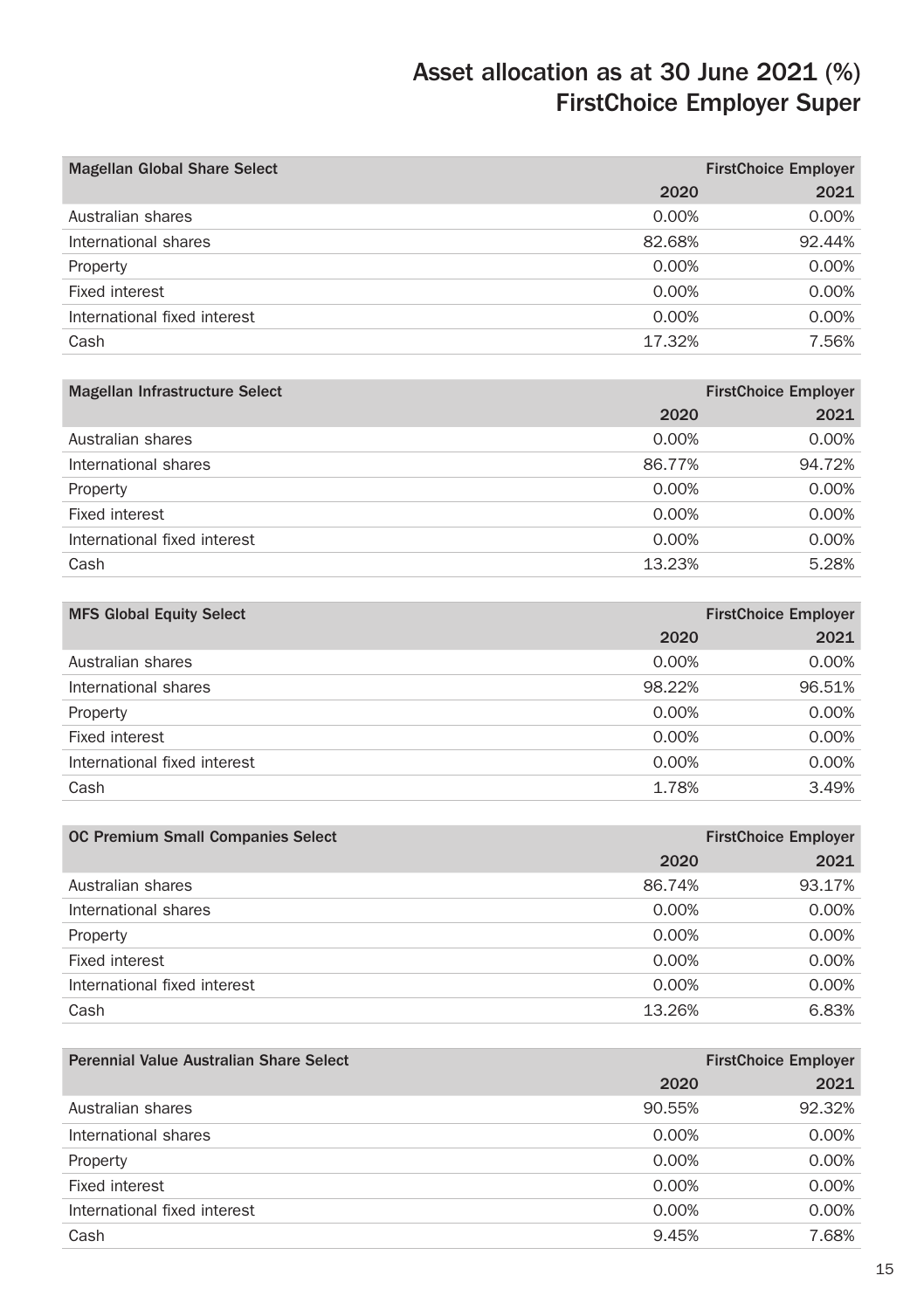| <b>PIMCO Australian Bond Select</b> |      | <b>FirstChoice Employer</b> |
|-------------------------------------|------|-----------------------------|
|                                     | 2020 | 2021                        |
| Australian shares                   |      | 0.00%                       |
| International shares                |      | 0.00%                       |
| Property                            |      | 0.00%                       |
| Fixed interest                      |      | 99.47%                      |
| International fixed interest        |      | 0.00%                       |
| Cash                                |      | 0.53%                       |

| <b>Platinum Asia Select</b>           | <b>FirstChoice Employer</b> |
|---------------------------------------|-----------------------------|
| 2020                                  | 2021                        |
| Australian shares<br>$0.00\%$         | 0.00%                       |
| International shares<br>87.57%        | 82.89%                      |
| $0.00\%$<br>Property                  | $0.00\%$                    |
| Fixed interest<br>$0.00\%$            | 0.00%                       |
| International fixed interest<br>0.00% | 0.00%                       |
| Cash<br>12.43%                        | 17.11%                      |

| <b>Perennial Value Australian Share Select</b> |          | <b>FirstChoice Employer</b> |
|------------------------------------------------|----------|-----------------------------|
|                                                | 2020     | 2021                        |
| Australian shares                              | 90.55%   | 92.32%                      |
| International shares                           | $0.00\%$ | 0.00%                       |
| Property                                       | 0.00%    | 0.00%                       |
| Fixed interest                                 | $0.00\%$ | 0.00%                       |
| International fixed interest                   | $0.00\%$ | 0.00%                       |
| Cash                                           | 9.45%    | 7.68%                       |

| <b>Realindex Emerging Markets Select</b> | <b>FirstChoice Employer</b> |        |
|------------------------------------------|-----------------------------|--------|
|                                          | 2020                        | 2021   |
| Australian shares                        | 0.00%                       | 0.00%  |
| International shares                     | 99.02%                      | 98.10% |
| Property                                 | 0.00%                       | 0.00%  |
| Fixed interest                           | 0.00%                       | 0.00%  |
| International fixed interest             | 0.00%                       | 0.00%  |
| Cash                                     | 0.98%                       | 1.90%  |

| Realindex Global Share - Hedged Select |          | <b>FirstChoice Employer</b> |
|----------------------------------------|----------|-----------------------------|
|                                        | 2020     | 2021                        |
| Australian shares                      | 0.00%    | 0.00%                       |
| International shares                   | 97.56%   | 97.05%                      |
| Property                               | $0.00\%$ | 0.00%                       |
| Fixed interest                         | $0.00\%$ | 0.00%                       |
| International fixed interest           | 0.00%    | 0.00%                       |
| Cash                                   | 2.44%    | 2.95%                       |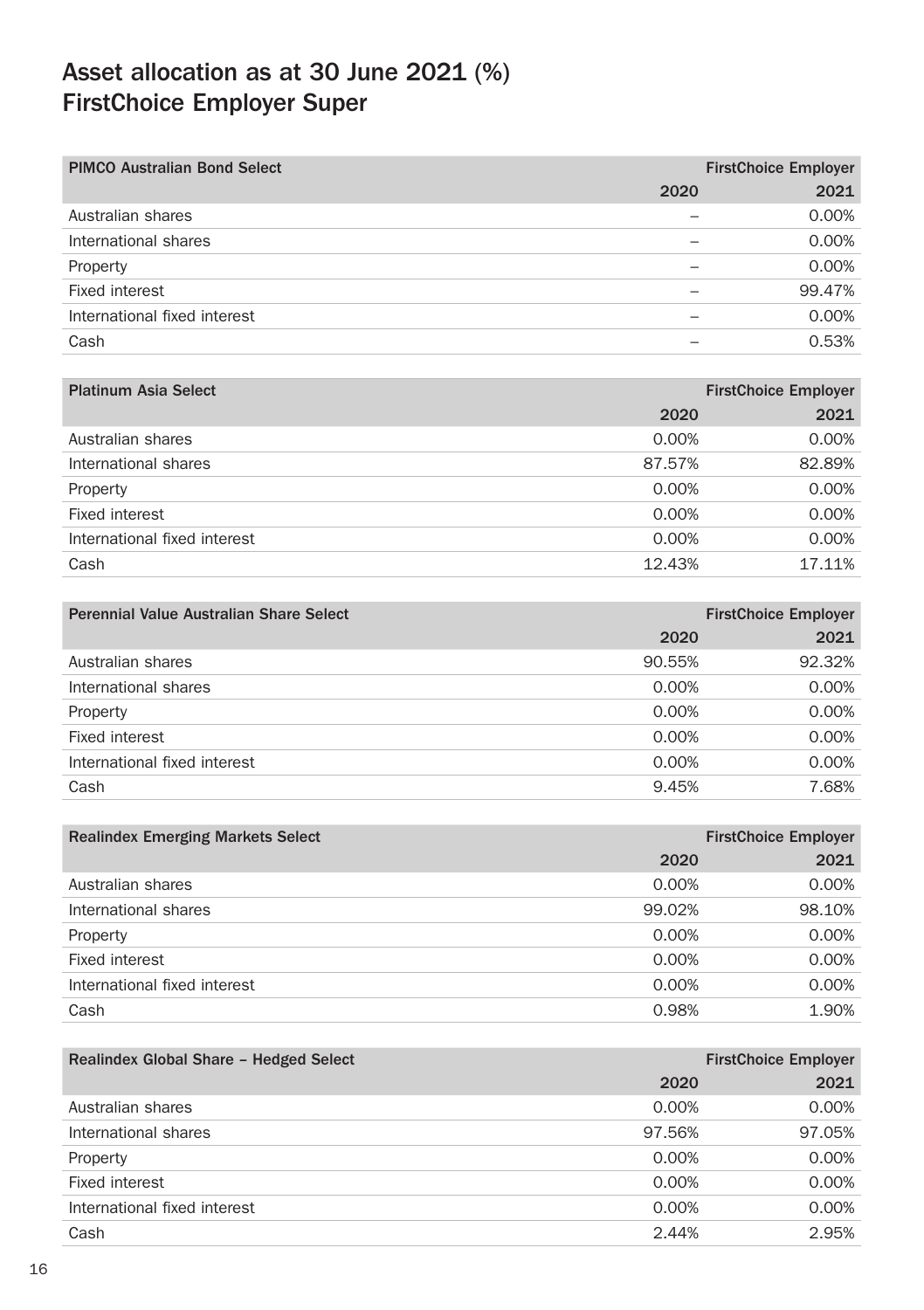| <b>Realindex Global Share Select</b> | <b>FirstChoice Employer</b> |        |
|--------------------------------------|-----------------------------|--------|
|                                      | 2020                        | 2021   |
| Australian shares                    | $0.00\%$                    | 0.00%  |
| International shares                 | 98.96%                      | 97.60% |
| Property                             | 0.00%                       | 0.00%  |
| Fixed interest                       | $0.00\%$                    | 0.00%  |
| International fixed interest         | 0.00%                       | 0.00%  |
| Cash                                 | 1.04%                       | 2.40%  |

| <b>Schroder Australian Equity Select</b> | <b>FirstChoice Employer</b> |        |  |  |
|------------------------------------------|-----------------------------|--------|--|--|
|                                          | 2020                        | 2021   |  |  |
| Australian shares                        | 98.24%                      | 97.03% |  |  |
| International shares                     | 0.00%                       | 0.00%  |  |  |
| Property                                 | $0.00\%$                    | 0.00%  |  |  |
| Fixed interest                           | 0.00%                       | 0.00%  |  |  |
| International fixed interest             | 0.00%                       | 0.00%  |  |  |
| Cash                                     | 1.76%                       | 2.97%  |  |  |
|                                          |                             |        |  |  |

| <b>Stewart Investors Worldwide Sustainability Select</b> | <b>FirstChoice Employer</b> |        |  |
|----------------------------------------------------------|-----------------------------|--------|--|
|                                                          | 2020                        | 2021   |  |
| Australian shares                                        | 0.00%                       | 0.00%  |  |
| International shares                                     | 93.01%                      | 93.61% |  |
| Property                                                 | 0.00%                       | 0.00%  |  |
| Fixed interest                                           | 0.00%                       | 0.00%  |  |
| International fixed interest                             | 0.00%                       | 0.00%  |  |
| Cash                                                     | 6.99%                       | 6.39%  |  |

| T. Rowe Price Australian Equity Select |          | <b>FirstChoice Employer</b> |  |  |
|----------------------------------------|----------|-----------------------------|--|--|
|                                        | 2020     | 2021                        |  |  |
| Australian shares                      | 95.57%   | 95.07%                      |  |  |
| International shares                   | $0.00\%$ | 0.00%                       |  |  |
| Property                               | 0.00%    | 0.00%                       |  |  |
| Fixed interest                         | $0.00\%$ | 0.00%                       |  |  |
| International fixed interest           | 0.00%    | 0.00%                       |  |  |
| Cash                                   | 4.43%    | 4.93%                       |  |  |

| T. Rowe Price Global Equity Select | <b>FirstChoice Employer</b> |        |  |  |
|------------------------------------|-----------------------------|--------|--|--|
|                                    | 2020                        | 2021   |  |  |
| Australian shares                  | 0.00%                       | 0.00%  |  |  |
| International shares               | 97.54%                      | 95.54% |  |  |
| Property                           | $0.00\%$                    | 0.00%  |  |  |
| Fixed interest                     | $0.00\%$                    | 0.00%  |  |  |
| International fixed interest       | 0.00%                       | 0.00%  |  |  |
| Cash                               | 2.46%                       | 4.46%  |  |  |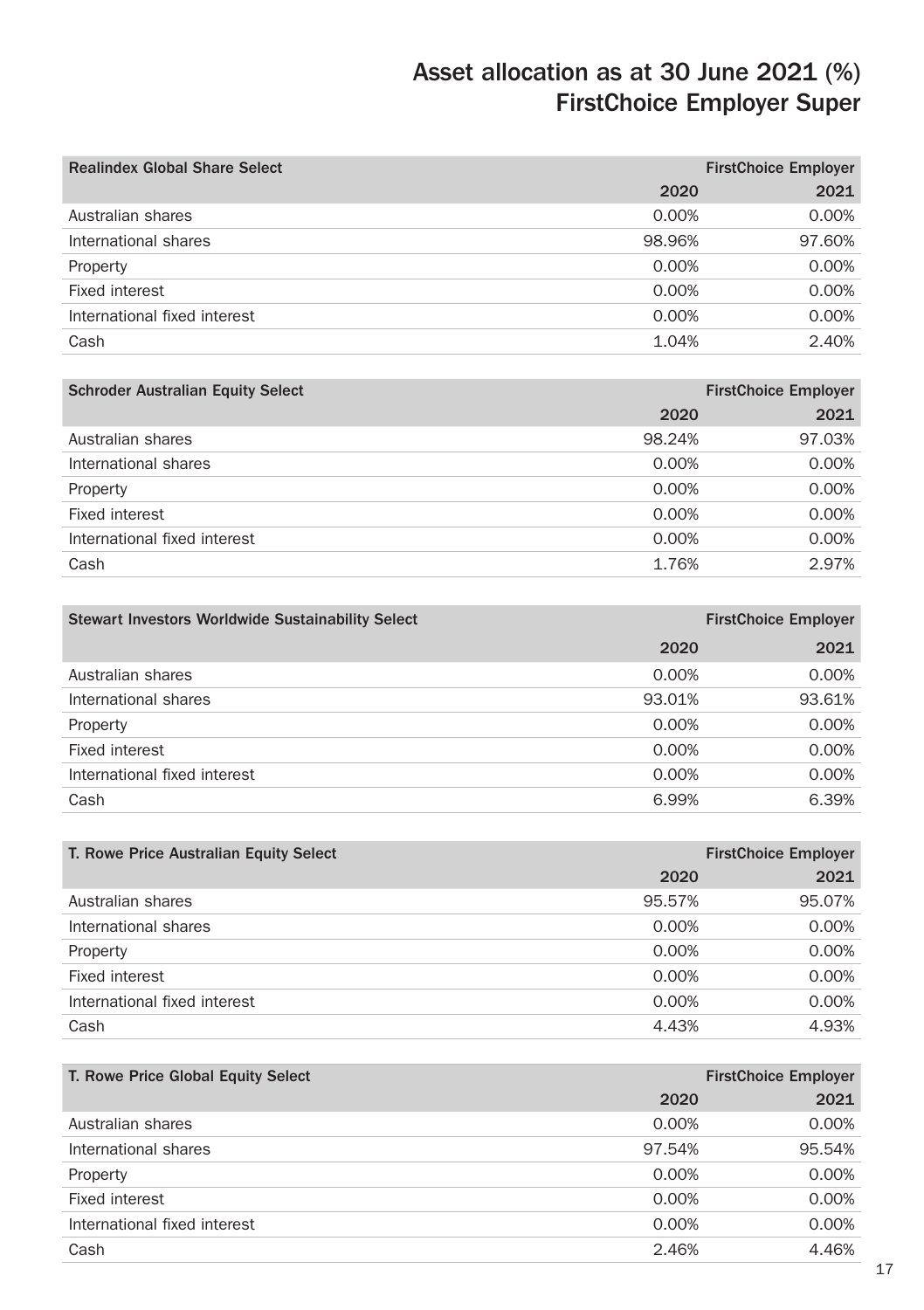| <b>UBS Diversified Fixed Income Select</b><br><b>FirstChoice Employer</b> |        |  |  |
|---------------------------------------------------------------------------|--------|--|--|
| 2020                                                                      | 2021   |  |  |
| 0.00%                                                                     | 0.00%  |  |  |
| 0.00%                                                                     | 0.00%  |  |  |
| 0.00%                                                                     | 0.00%  |  |  |
| 44.83%                                                                    | 42.44% |  |  |
| 54.38%                                                                    | 57.56% |  |  |
| 0.79%                                                                     | 0.00%  |  |  |
|                                                                           |        |  |  |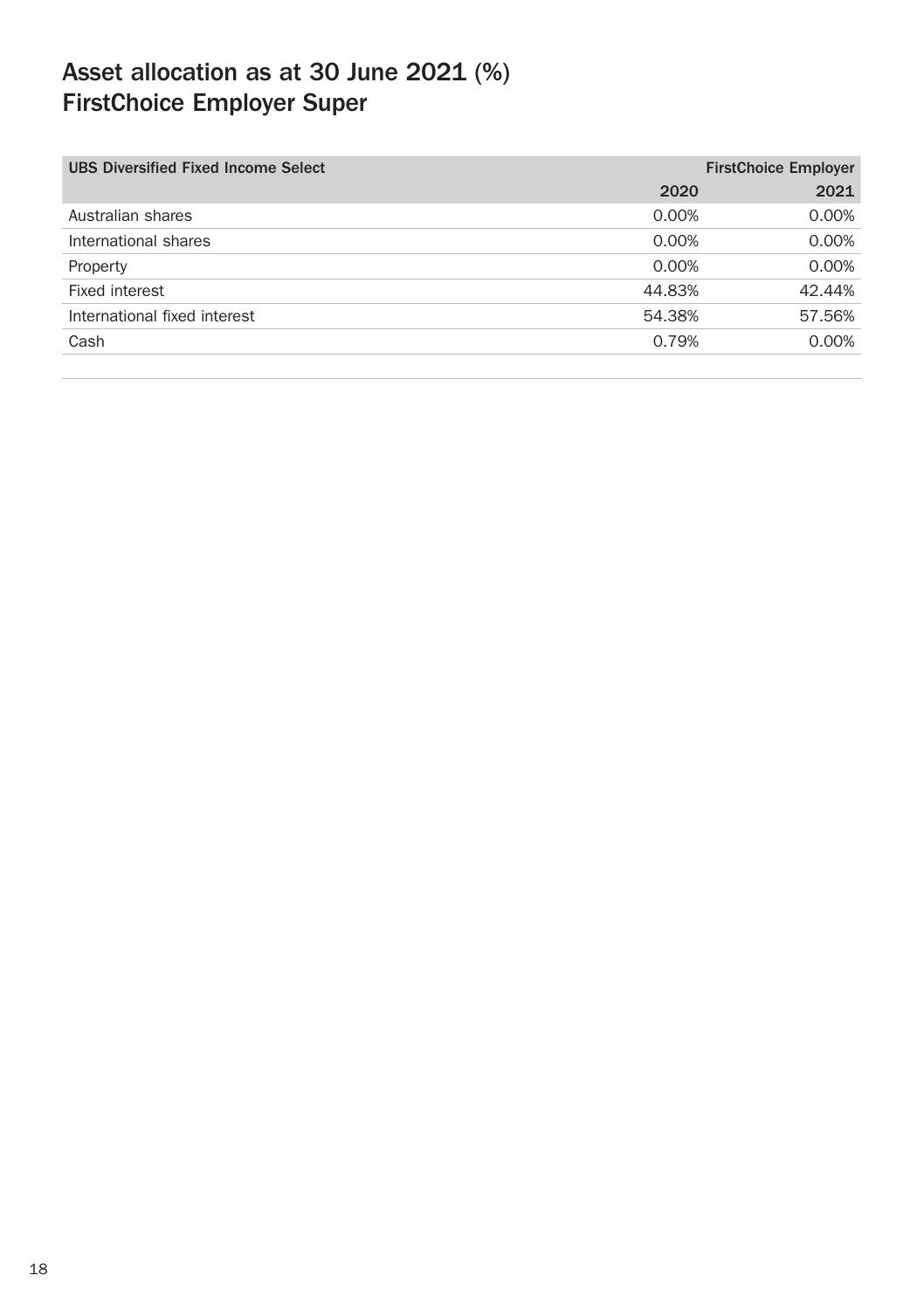## Performance returns as at 30 June 2021 (%) FirstChoice Employer Super

|                                                                  | Annual effective rate of net earnings <sup>1</sup> |          |         |       | 5 year<br>compound<br>average rate | <b>Since</b> |               |
|------------------------------------------------------------------|----------------------------------------------------|----------|---------|-------|------------------------------------|--------------|---------------|
| <b>Investment options</b>                                        | 2021                                               | 2020     | 2019    | 2018  | 2017                               | of return    | inception $3$ |
| Alphinity Sustainable Share Select <sup>2</sup>                  | L.                                                 |          |         |       |                                    |              | 12.62         |
| Aspect Diversified Futures Select                                | 6.31                                               | 1.57     | 2.31    | 3.48  | $-8.78$                            | 0.84         | 4.61          |
| Ausbil Australian Active Equity Select                           | 33.17                                              | $-5.08$  | 6.52    | 15.31 | 13.24                              | 11.95        | 10.66         |
| AZ Sestante Growth Select                                        | 16.75                                              | $-4.24$  | 6.44    | 8.67  |                                    |              | 6.43          |
| Bennelong Ex-20 Australian<br><b>Equities Select</b>             | 40.04                                              | 7.00     | $-7.76$ | 25.67 | 11.21                              | 14.07        | 14.23         |
| Colonial First State Index Australian<br><b>Share Select</b>     | 24.80                                              | $-6.03$  | 10.90   | 11.94 | 13.01                              | 10.47        | 9.40          |
| Colonial First State Index Property<br><b>Securities Select</b>  | 28.70                                              | $-19.18$ | 16.40   | 10.82 | $-5.47$                            | 4.87         | 8.96          |
| <b>Fidelity Australian Equities Select</b>                       | 29.09                                              | $-6.04$  | 10.05   | 13.62 | 8.88                               | 10.55        | 10.24         |
| First Sentier Diversified Fixed<br><b>Interest Select</b>        | $-0.80$                                            | 3.45     | 7.50    | 1.36  | 0.34                               | 2.33         | 2.54          |
| First Sentier Geared Share Select                                | 66.31                                              | $-7.44$  | 17.94   | 29.72 | 24.13                              | 23.93        | 20.88         |
| <b>First Sentier Global Property</b><br><b>Securities Select</b> | 24.40                                              | $-4.90$  | 5.22    | 6.74  | 2.82                               | 6.44         | 8.10          |
| FirstChoice Australian Share Select                              | 24.90                                              | $-7.81$  | 5.97    | 13.03 | 16.35                              | 9.92         | 8.75          |
| FirstChoice Australian Small<br><b>Companies Select</b>          | 41.19                                              | 1.03     | 2.62    | 20.27 | 7.61                               | 13.63        | 12.91         |
| <b>FirstChoice Balanced Select</b>                               | 18.55                                              | $-0.61$  | 5.26    | 7.91  | 9.11                               | 7.87         | 7.63          |
| <b>FirstChoice Conservative Select</b>                           | 7.71                                               | 0.88     | 4.18    | 4.00  | 4.24                               | 4.18         | 4.42          |
| <b>FirstChoice Defensive Select</b>                              | 3.07                                               | 1.49     | 4.04    | 2.72  | 2.26                               | 2.71         | 3.16          |
| <b>FirstChoice Diversified Select</b>                            | 13.09                                              | 0.31     | 4.81    | 5.75  | 6.56                               | 6.03         | 5.23          |
| <b>FirstChoice Fixed Interest Select</b>                         | 0.47                                               | 2.82     | 7.18    | 1.85  | 0.21                               | 2.48         | 3.39          |
| FirstChoice Global Infrastructure<br><b>Securities Select</b>    | 13.36                                              | $-6.80$  | 10.55   | 2.68  | 13.23                              | 6.31         | 8.40          |
| <b>FirstChoice Global Share Select</b>                           | 27.06                                              | 4.52     | 5.99    | 14.42 | 13.11                              | 12.74        | 12.14         |
| <b>FirstChoice Growth Select</b>                                 | 21.32                                              | $-1.22$  | 5.19    | 9.04  | 10.52                              | 8.72         | 8.38          |
| FirstChoice High Growth Select                                   | 27.66                                              | $-3.30$  | 5.13    | 11.48 | 14.38                              | 10.60        | 9.88          |
| FirstChoice Lifestage (1945-1949)                                | 9.28                                               | $-1.00$  | 5.19    | 4.68  | 5.67                               | 4.71         | 5.19          |
| FirstChoice Lifestage (1950-1954)                                | 9.21                                               | $-1.00$  | 5.15    | 4.70  | 5.66                               | 4.69         | 5.13          |
| FirstChoice Lifestage (1955-1959)                                | 9.40                                               | $-1.09$  | 5.16    | 4.67  | 6.39                               | 4.85         | 5.60          |
| FirstChoice Lifestage (1960-1964)                                | 13.44                                              | $-3.10$  | 6.13    | 7.04  | 9.97                               | 6.55         | 7.07          |
| FirstChoice Lifestage (1965-1969)                                | 21.14                                              | $-5.94$  | 7.33    | 9.11  | 12.77                              | 8.51         | 8.39          |
| FirstChoice Lifestage (1970-1974)                                | 24.54                                              | $-6.58$  | 7.71    | 9.27  | 12.83                              | 9.09         | 8.73          |
| FirstChoice Lifestage (1975-1979)                                | 25.59                                              | $-6.94$  | 7.72    | 9.23  | 12.90                              | 9.20         | 8.73          |
| FirstChoice Lifestage (1980-1984)                                | 25.83                                              | $-6.97$  | 7.69    | 9.23  | 12.89                              | 9.23         | 8.76          |

1 The annual effective rate of net earnings is calculated on an exit price to exit price basis, net of taxes payable and after ongoing fees and expenses, but excluding entry fees and individual taxes.

2 Indicates the option has been in existence for less than one year.

3 For inception dates please see our website.

Historical interest rates and performance for FirstRate Saver and current interest rates for FirstRate Term Deposit are available on the FirstRate interest rates page.

Past performance is no indication of future performance.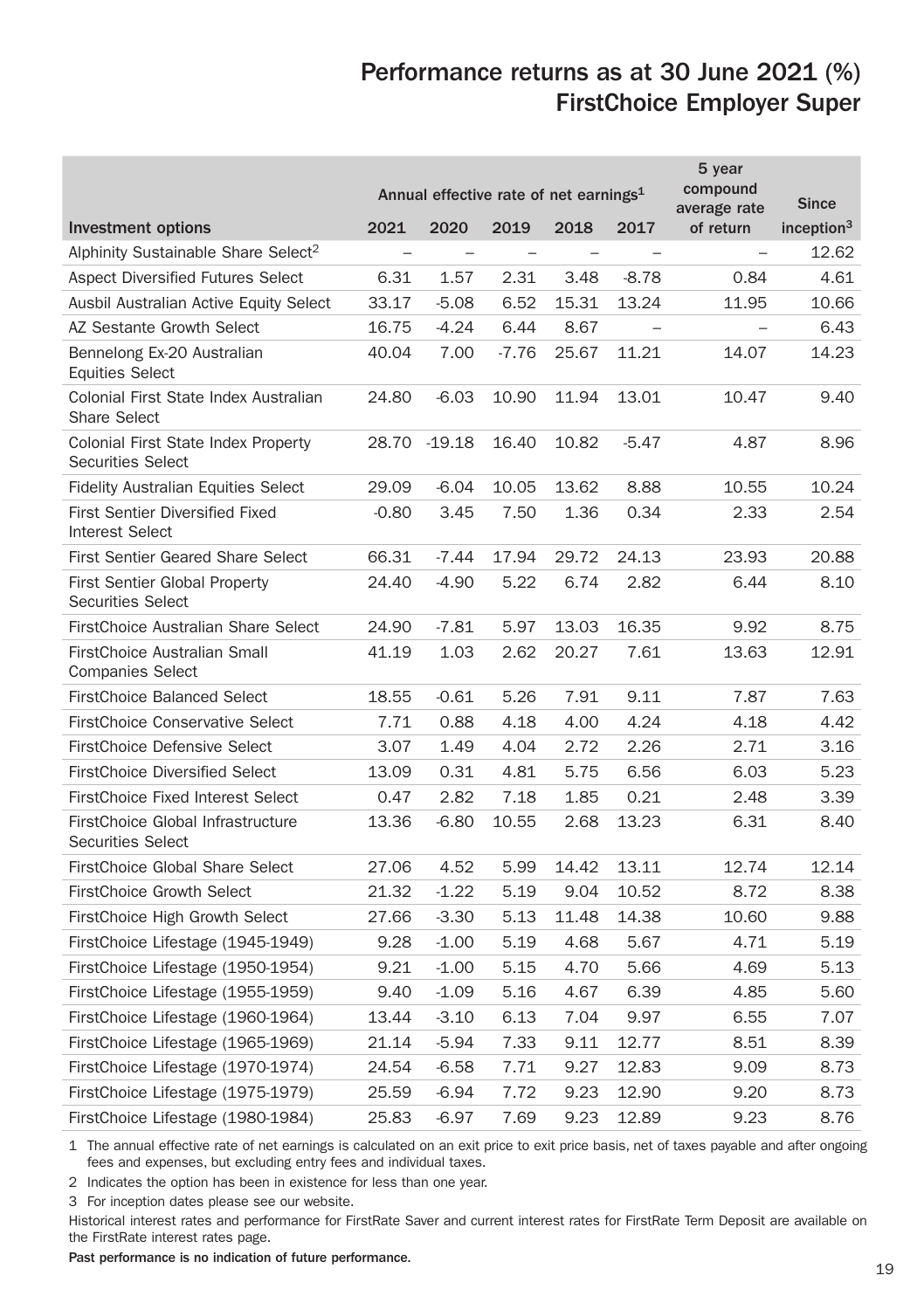## Performance returns as at 30 June 2021 (%) FirstChoice Employer Super

|                                                             | Annual effective rate of net earnings <sup>1</sup> |                          |                   |                          | 5 year<br>compound<br>average rate | <b>Since</b>             |                        |
|-------------------------------------------------------------|----------------------------------------------------|--------------------------|-------------------|--------------------------|------------------------------------|--------------------------|------------------------|
| <b>Investment options</b>                                   | 2021                                               | 2020                     | 2019              | 2018                     | 2017                               | of return                | inception <sup>3</sup> |
| FirstChoice Lifestage (1985-1989)                           | 25.83                                              | $-6.88$                  | 7.67              | 9.21                     | 12.93                              | 9.24                     | 8.78                   |
| FirstChoice Lifestage (1990-1994)                           | 25.64                                              | $-6.79$                  | 7.58              | 9.13                     | 13.01                              | 9.21                     | 8.76                   |
| FirstChoice Lifestage (1995-1999)                           | 25.44                                              | $-6.36$                  | 7.42              | 9.04                     | 13.16                              | 9.26                     | 8.82                   |
| FirstChoice Lifestage (2000-2004)                           | 25.36                                              | $-6.22$                  | 7.09              | 8.84                     | 13.07                              | 9.15                     | 9.51                   |
| <b>FirstChoice Moderate Select</b>                          | 15.82                                              | $-0.16$                  | 5.02              | 6.93                     | 8.01                               | 7.00                     | 6.94                   |
| FirstChoice Multi-Index Balanced Select                     | 21.13                                              | $-4.88$                  | 7.59              | 7.36                     | 10.23                              | 7.97                     | 7.83                   |
| FirstChoice Multi-Index Conservative<br>Select              | 8.61                                               | $-0.66$                  | 5.27              | 3.85                     | 4.85                               | 4.34                     | 4.57                   |
| FirstChoice Multi-Index<br><b>Diversified Select</b>        | 14.79                                              | $-2.59$                  | 6.59              | 5.62                     | 7.55                               | 6.25                     | 6.31                   |
| FirstChoice Multi-Index Growth Select                       | 24.09                                              | $-6.15$                  | 7.86              | 8.48                     |                                    |                          | 7.73                   |
| FirstChoice Multi-Index High<br><b>Growth Select</b>        | 30.83                                              | $-9.66$                  | 8.69              | 9.87                     | 14.48                              | 10.07                    | 8.37                   |
| FirstChoice Multi-Index Moderate Select                     | 17.99                                              | $-3.64$                  | 7.06              | 6.65                     | 8.88                               | 7.16                     | 6.23                   |
| <b>FirstChoice Property Securities Select</b>               | 30.17                                              | $-16.85$                 | 14.79             | 10.50                    | $-3.11$                            | 5.87                     | 9.67                   |
| <b>FirstRate Saver Select</b>                               | $\overline{\phantom{0}}$                           | $\overline{\phantom{0}}$ | $\qquad \qquad -$ | $\overline{\phantom{0}}$ |                                    | $\equiv$                 | n/a                    |
| Ironbark Property Securities Select                         | 31.35                                              | $-14.01$                 | 14.37             | 13.79                    | $-4.35$                            | 7.05                     | 10.22                  |
| Macquarie Income Opportunities Select                       | 2.31                                               | 0.15                     | 3.18              | $\bar{z}$                |                                    |                          | 1.63                   |
| Magellan Global Share Select                                | 9.73                                               | 7.43                     | 17.24             | 15.20                    | 13.88                              | 12.64                    | 12.20                  |
| Magellan Infrastructure Select                              | 6.77                                               | $-8.51$                  | 13.70             | $\equiv$                 |                                    |                          | 3.84                   |
| <b>MFS Global Equity Select</b>                             | 24.07                                              | 0.52                     | 15.08             | 8.10                     | 15.01                              | 12.28                    | 12.32                  |
| OC Premium Small Companies Select                           | 36.07                                              | $-5.85$                  | 0.55              | $\overline{\phantom{a}}$ |                                    |                          | 11.07                  |
| Perennial Value Australian Share Select                     | 27.02                                              | $-7.34$                  | 5.68              | 8.17                     | 13.97                              | 8.92                     | 8.45                   |
| PIMCO Australian Bond Select <sup>2</sup>                   | $\qquad \qquad -$                                  |                          | $\qquad \qquad -$ | $\qquad \qquad -$        |                                    | $\qquad \qquad -$        | $-1.90$                |
| <b>Platinum Asia Select</b>                                 | 22.48                                              | 12.46                    | $-0.86$           | 15.91                    | 18.23                              | 13.35                    | 11.80                  |
| <b>Platinum International Select</b>                        | 22.11                                              | $-4.23$                  | 0.87              | 13.71                    | 18.06                              | 9.63                     | 9.29                   |
| Realindex Emerging Markets Select                           | 29.16                                              | $-11.89$                 | 10.07             | 10.93                    | 17.98                              | 10.39                    | 7.64                   |
| Realindex Global Share -<br><b>Hedged Select</b>            | 37.69                                              | $-10.14$                 | 2.62              | 9.26                     | 19.83                              | 10.70                    | 8.83                   |
| Realindex Global Share Select                               | 31.12                                              | $-7.40$                  | 7.19              | 12.48                    | 15.52                              | 11.08                    | 10.57                  |
| Schroder Australian Equity Select                           | 24.85                                              | $-8.83$                  | 10.45             | 12.64                    | 19.17                              | 11.03                    | 8.48                   |
| Stewart Investors Worldwide<br><b>Sustainability Select</b> | 19.78                                              | $\overline{\phantom{0}}$ |                   |                          |                                    |                          | 13.67                  |
| T. Rowe Price Australian Equity Select                      | 24.41                                              | $-2.81$                  | 3.81              | $\equiv$                 | ÷                                  | $\overline{\phantom{0}}$ | 7.88                   |
| T. Rowe Price Global Equity Select                          | 28.81                                              | 17.59                    | 11.20             | L.                       |                                    | $\overline{\phantom{0}}$ | 19.70                  |
| <b>UBS Diversified Fixed Income Select</b>                  | $-0.92$                                            | 3.22                     | 6.06              | 2.30                     | 0.12                               | 2.13                     | 3.08                   |

1 The annual effective rate of net earnings is calculated on an exit price to exit price basis, net of taxes payable and after ongoing fees and expenses, but excluding entry fees and individual taxes.

2 Indicates the option has been in existence for less than one year.

3 For inception dates please see our website.

Historical interest rates and performance for FirstRate Saver and current interest rates for FirstRate Term Deposit are available on the FirstRate interest rates page.

Past performance is no indication of future performance.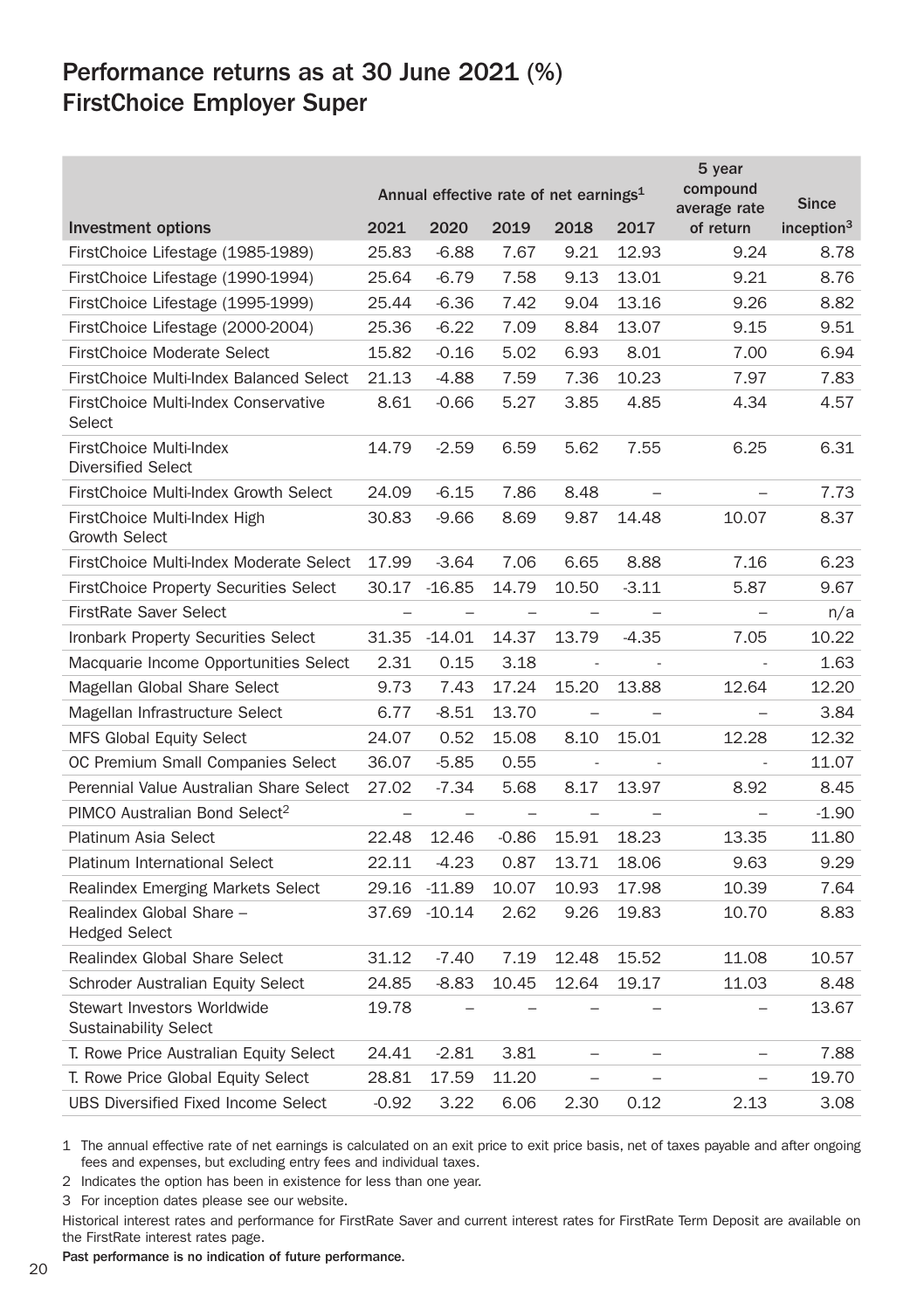Following 30 June 2021, on 31 August, the Australian Prudential Regulation Authority (APRA) released the results for the first Your Future, Your Super (YFYS) annual performance test. The MySuper product - FirstChoice Lifestage investment option failed the YFYS performance test for the 2020–2021 financial year. It is important to note that the performance test only applied to the MySuper product – FirstChoice Lifestage investment option, and not any of the other FirstChoice Employer Super investment options. For further information, please refer to https://www.cfs.com.au/personal/news-and-updates/latest-fromcfs/FC-Employer-MySuper-2020-financial-year-performance-test.html

#### Audited Fund Accounts for Life Policies

Where benefits applicable to a member are wholly determined by reference to a life policy, the Fund is exempt from providing the audited fund accounts for the relevant reporting periods in this report.

#### Indemnity insurance

The Trustee is responsible for its activities and carries professional indemnity insurance.

#### Method of allotment of earnings in all investment options

All income, including realised and unrealised capital gains and losses, and expenses for all investment options are brought to account and are fully reflected in the unit price of that option. Income tax as appropriate is provided for in the unit price for each investment option.

#### Trustee's policy for the use of derivatives

The Trustee has a detailed Derivative Risk Statement which covers the use of derivatives, the controls over their use, and the processes of assessing compliance with those controls. These policies and controls are intended to ensure proper use of derivatives. The Fund has an indirect exposure to derivatives through its investments in other managed investment schemes managed by the Trustee. Derivatives are used in the underlying investments as an alternative to direct purchases or sales and not for trading purposes.

#### Taxation matters

Taxation considerations are general and based on present taxation laws and may be subject to change. You should seek independent, professional tax advice before making any decision based on this information.

Colonial First State is also not a registered tax (financial) adviser under the Tax Agent Services Act 2009 and you should seek tax advice from a registered tax agent or a registered tax (financial) adviser if you intend to rely on this information to satisfy the liabilities or obligations or claim entitlements that arise, or could arise, under a taxation law.

#### Temporary residents

If you are a temporary resident and have not requested a Departing Australia Superannuation Payment (DASP) benefit within six months of the later of your temporary visa expiring and the date you are leaving the country, we may be required to pay your account balance to the Australian Taxation Office (ATO). In these circumstances you will no longer be a member of the Fund and you will lose any insurance cover. You will also no longer be invested in your chosen investment option(s).

We rely upon ASIC Corporations Unclaimed Superannuation – Former Temporary Residents Instrument 2019/873, which releases us from the requirement to notify you or give you an exit statement upon transferring your benefit to the ATO. From 1 July 2013, interest accrues on your account balance from the time it is paid to the ATO. Once your account has been transferred to the ATO, you may claim your benefit by completing the DASP online application at www.ato.gov.au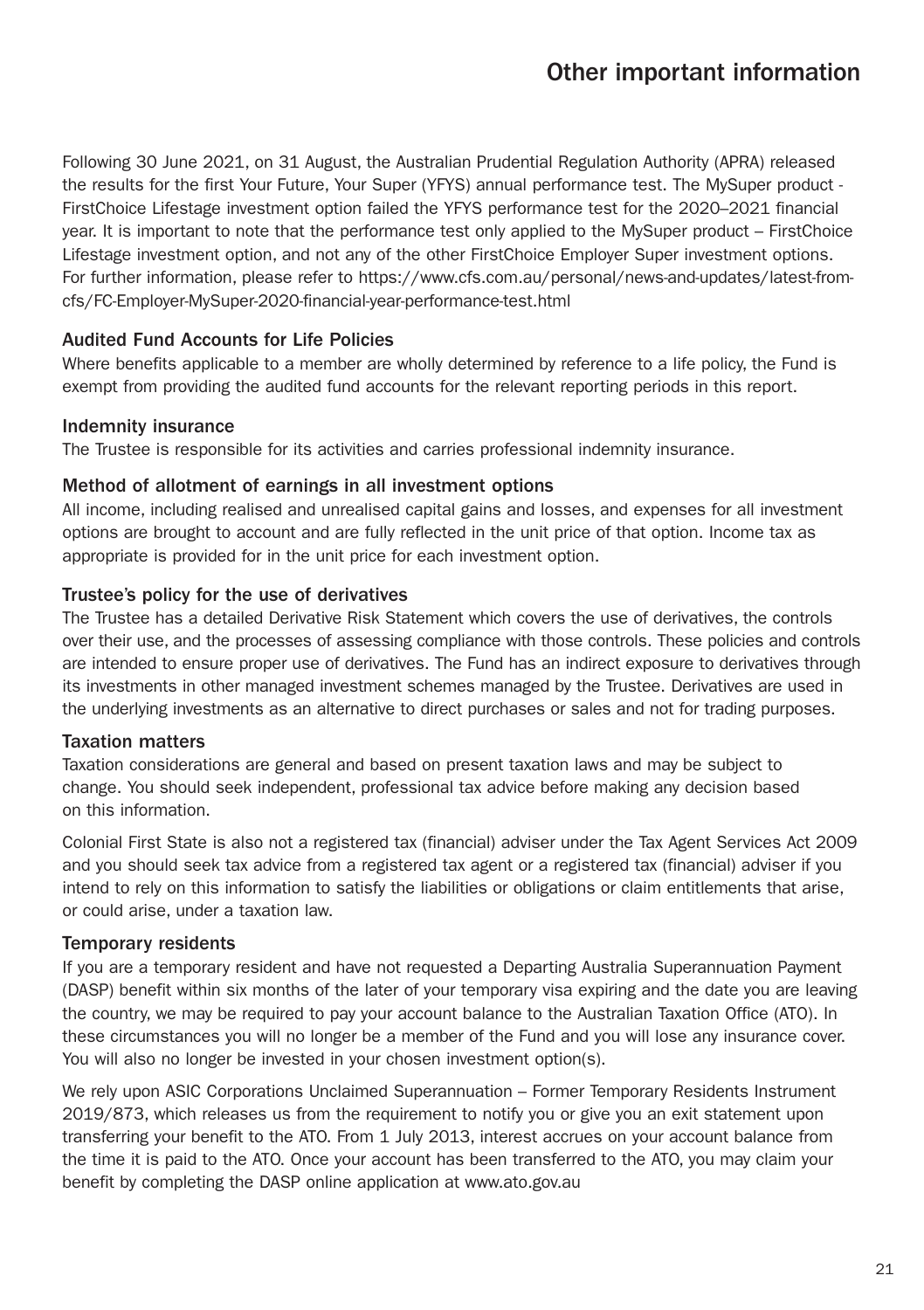## Other important information

#### Working holiday makers

Departing Australia Superannuation Payments (DASPs) made to working holiday makers will be taxed at a different rate to those paid to other temporary residents. You are classified as a working holiday maker where you hold or have held a 417 Working Holiday visa or a 462 Work and Holiday visa. Please refer to the ATO site for further information: www.ato.gov.au/Individuals/coming-to-australia-or-going-overseas/ coming-to-australia/working-holiday-makers/

#### Superannuation contribution surcharge

Payments of the superannuation contribution surcharge if applicable are paid by deductions from your account, or, if the Trustee receives an assessment after you have left, it will generally be forwarded on to the fund or institution to which you have transferred your benefit.

#### Trustee Voluntary Payments

In certain circumstances, we may transfer to the ATO any amount we hold on behalf of a member, former member or non-member spouse if we reasonably believe doing so would be in the best interests of either of these three parties.

These circumstances may include where:

- we receive no response within 30 days of trying to make contact to receive payment instructions
- we are unable to:
	- transfer funds to an active CFS superannuation account
	- transfer funds into a nominated bank account used in the previous 12 months (if the party has met a condition of release such as retirement); or
	- make contact for payment instructions for rollover benefits; or
- the account does not meet another Unclaimed Super Money category.

#### Unclaimed Money and lost members

We may be required to pay your account balance to the ATO if:

- you are 65 years or older, we have not received an amount in respect of you in two years, and we have been unable to contact you after making reasonable efforts for five years
- your account is subject to a family law payment split, but after making reasonable efforts and a reasonable period of time has passed, we are unable to identify the ex-spouse entitled to the super benefit
- you are deceased, we have not received an amount for you in the past two years, and we can't (after reasonable attempts and a reasonable period of time) identify a person entitled to your super benefit
- vou are a lost member and either:
	- your account balance is less than \$6,000, or
	- we have not received an amount in respect of you in the last 12 months, and we do not have enough information to identify you and would not be able to pay an amount to you.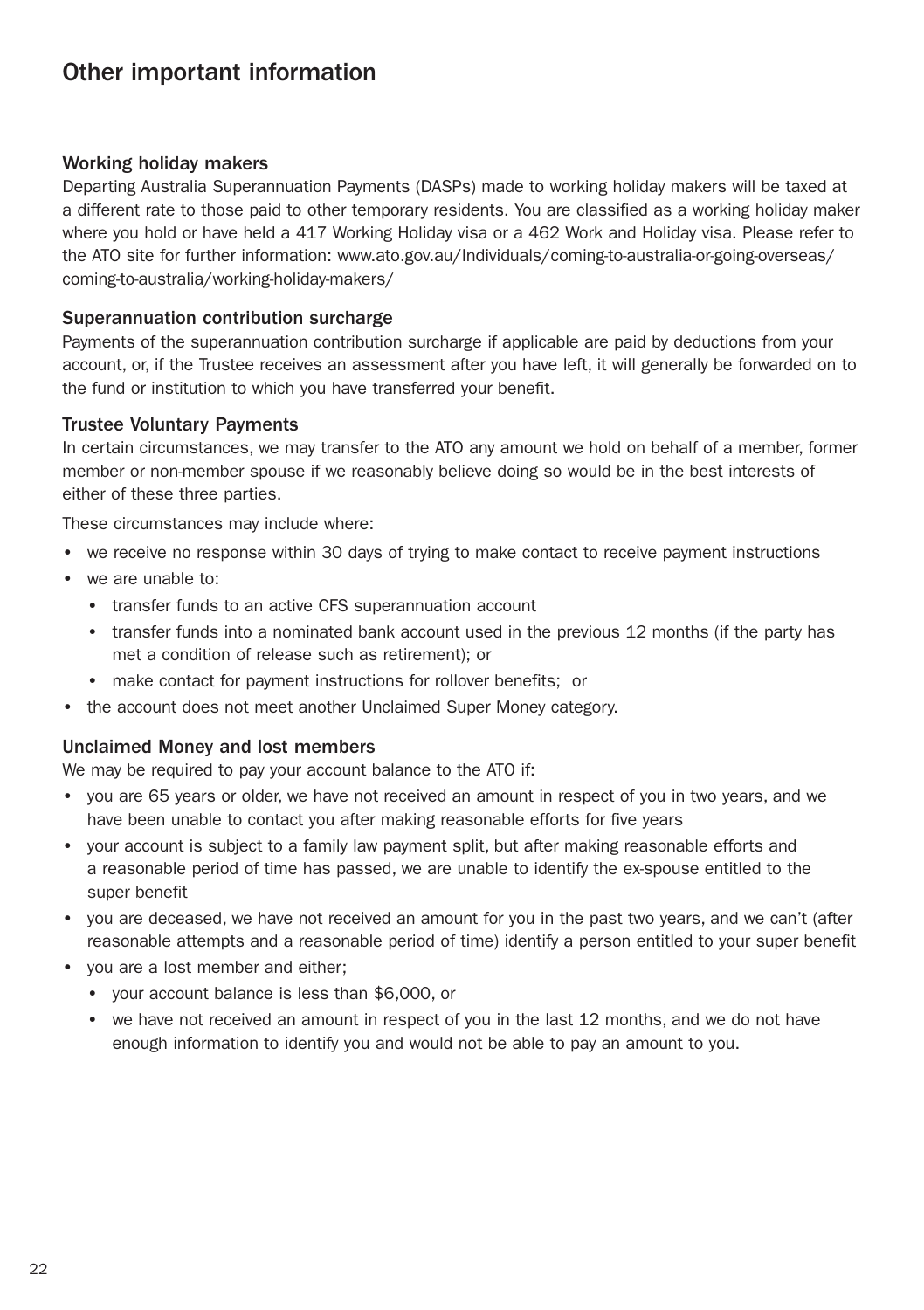## Other important information

You will be a lost member where:

- at least one written communication has been sent back to us undelivered and we believe on reasonable grounds you can no longer be contacted at any address known to us, or we've never had an address for you, and we have not received a contribution or rollover for you within the last 12 months and you have not contacted the fund or accessed information about your account electronically within the last 12 months of your membership, or
- you joined the fund as a result of an agreement between your employer and the trustee of the fund, and you have been a member of the fund for longer than two years, and the fund has not received a contribution or rollover in respect of you in five years.

When you become a lost member, we may request your latest contact information from the ATO. If the address the ATO provides us is more recent than the address we hold on file, we may update your address with the address provided by the ATO, and you will no longer be classified as a lost member.

If your account balance is transferred to the ATO, you will no longer be a member of FirstChoice and you will lose any insurance cover. You will also no longer be invested in your chosen investment option(s). From 1 July 2013, interest accrues on your account balance from the time it is paid to the ATO. You may claim your benefit by completing the online application, or downloading a paper application form, from www.ato.gov.au

#### Inactive accounts with a low account balance

If your account has no insurance cover, your account balance is below \$6,000, you have not satisfied a prescribed condition of release and we have not received a contribution or rollover to your account for a continuous period of 16 months (inactive low balance account), we are required by law to report and transfer your account to the ATO.

Your account will no longer be considered inactive and will not be transferred to the ATO, if for example, in the last 16 months you make a contribution or rollover, change your investment options, make or alter a binding beneficiary nomination or instruct us not to transfer your inactive low balance account to the ATO, before the relevant ATO transfer date.

We will report on and transfer inactive low balance accounts to the ATO twice a year, in accordance with legislated timeframes. The ATO will transfer your balance to your active super account, where possible.

#### External dispute resolution

If an issue has not been resolved to your satisfaction, you can lodge a complaint with the Australian Financial Complaints Authority, or AFCA. AFCA provides fair and independent financial services complaint resolution that is free to consumers.

Website: afca.org.au Email: info@afca.org.au Phone (free call): 1800 931 678 Mail: Australian Financial Complaints Authority GPO Box 3 Melbourne VIC 3001

Note: To allow AFCA to easily identify us, please quote our membership number: 10318

Time limits may apply to complain to AFCA so you should act promptly or otherwise consult the AFCA websites to find out if or when the time limit relevant to your circumstances expires.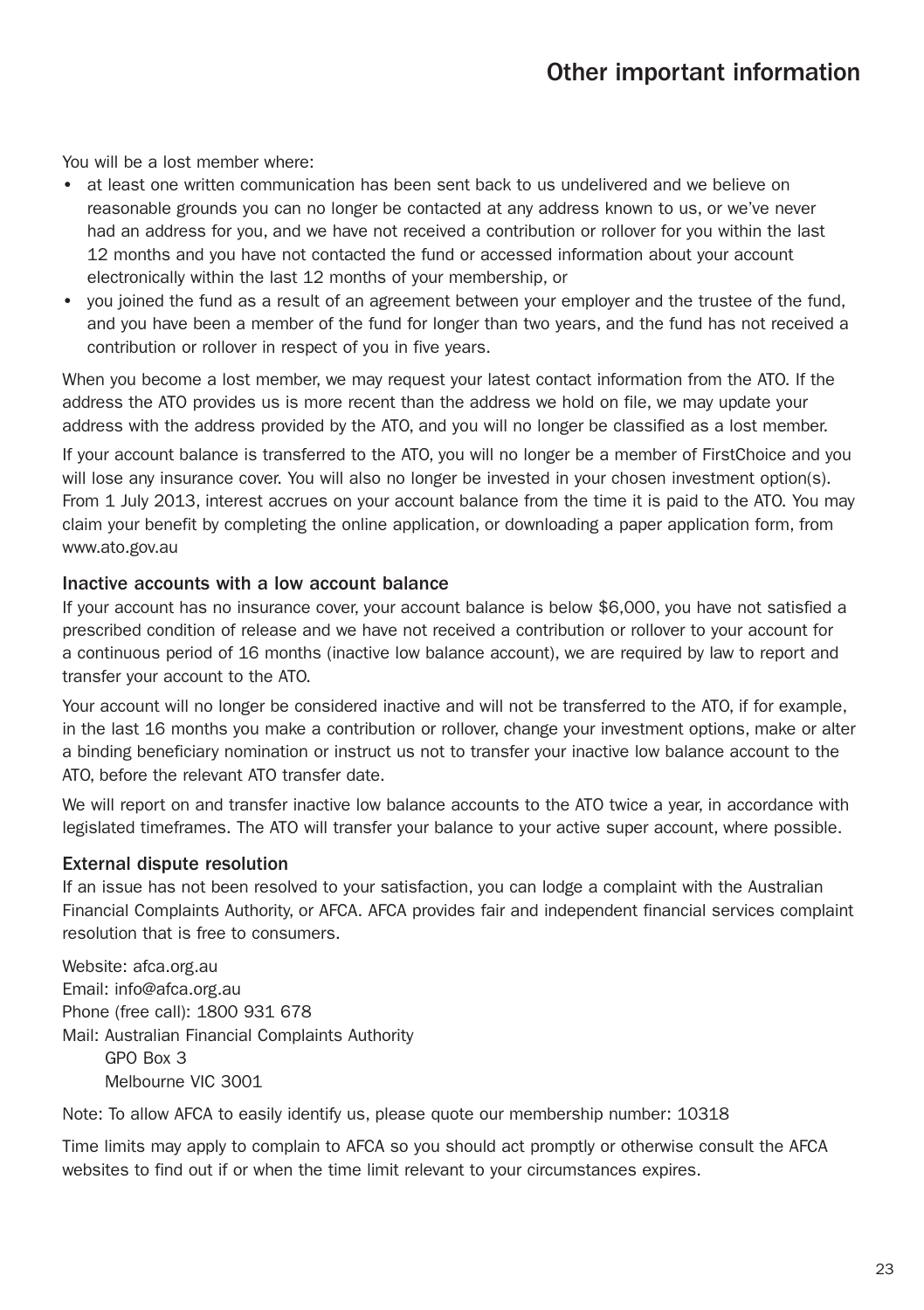## Other important information

#### Further information you may request to receive

You may also request the following additional information from Colonial First State by calling Investor Services on 1300 654 666:

- Please refer to our website [cfs.com.au](http://www.colonialfirststate.com.au) to download a copy of the most recent Product Disclosure Statement covering the relevant investment strategies and options, contribution levels and insurance cover of the Fund
- The full audited financial statements for the Trust; additional financial information for each individual investment option comprising Operating Statement, Statement of Financial Position and Statement of Cash Flows
- The Trust Deed governing the Trust
- Information published on any of the underlying funds that the investment options invest in, and
- Performance reports for each of the investment options comprising the Colonial First State FirstChoice Employer Super, which are updated quarterly.

#### Investments with a market value of over 5% of the Fund

Colonial First State FirstChoice Superannuation Trust ('the Fund')

| <b>Investments Directly Held</b>             | % | <b>Investments Indirectly Held</b>                                         | %   |
|----------------------------------------------|---|----------------------------------------------------------------------------|-----|
| Commonwealth Multi-<br>Manager Moderate Fund |   | 6% Colonial First State – FirstChoice Wholesale Investments – Alternatives | 6%  |
|                                              |   | Commonwealth Multi Manager Cash Fund                                       | 12% |
|                                              |   | Commonwealth Multi-Manager Australian Share Fund                           | 20% |
|                                              |   | Commonwealth Multi-Manager Global Shares Fund                              | 13% |
|                                              |   | Commonwealth Global Share Fund 15                                          | 9%  |
|                                              |   | Commonwealth Multi-Manager Fixed Interest Fund                             | 22% |

<sup>1</sup> Employers determine whether an employee has a stapled fund by checking with the ATO.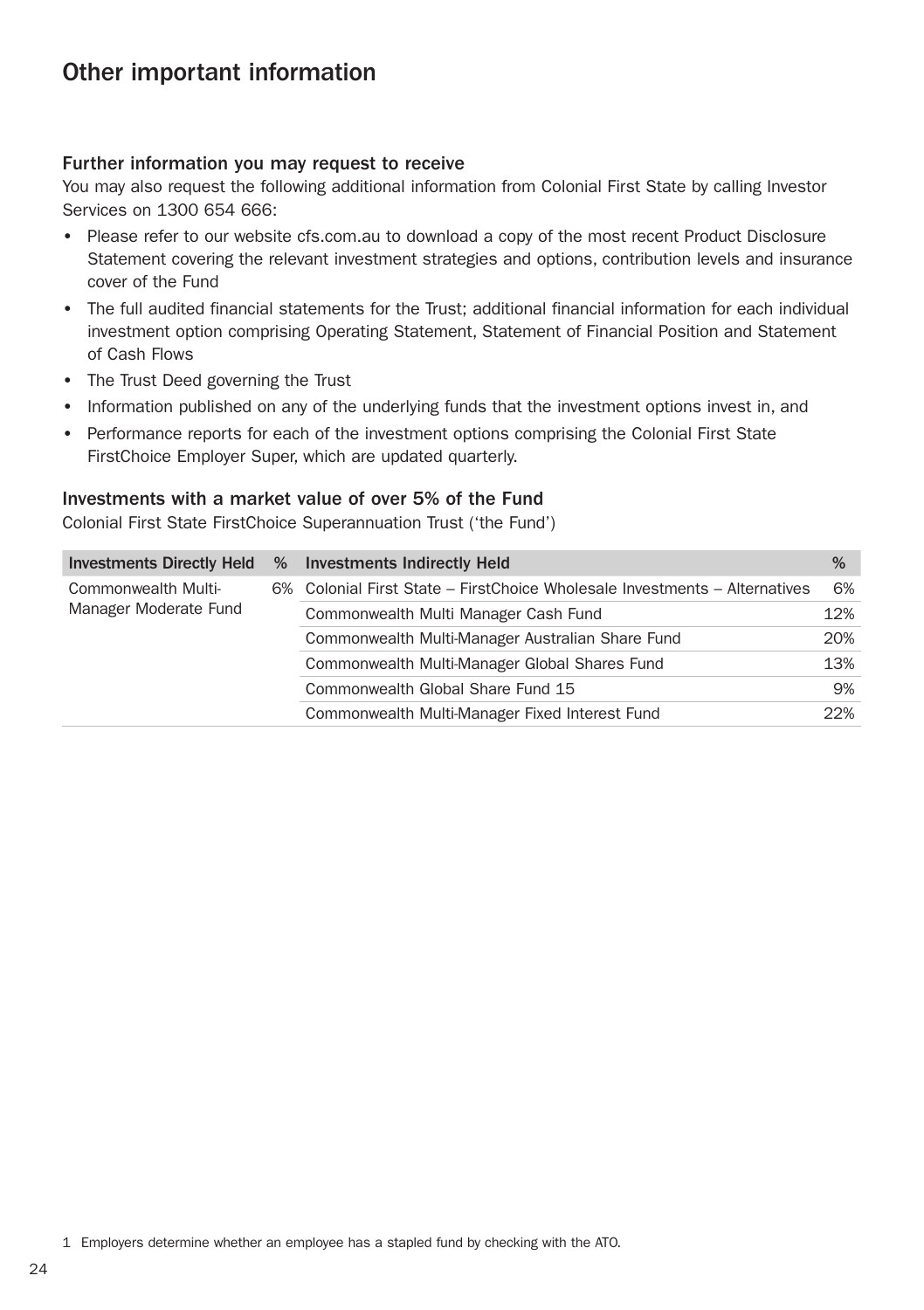The information contained in the following sections is general information only and does not take into account your objectives, personal financial situation, or needs. You should assess whether the information is appropriate for you and talk to your financial adviser for further information. The information in this section is current as of 7 December 2021.

#### Recently legislated changes to superannuation

The following are some key changes to superannuation legislation which have taken effect recently.

#### Increase in maximum age to use 'bring-forward rule'

The bring-forward rule may allow you to make up to \$330,000 in non-concessional contributions at one time, which is above the standard cap of \$110,000 per financial vear (based on 2021-22 cap amount).

Prior to 1 July 2020, you had to be under 65 at any time during a financial year to use the bring-forward rule. However, from 1 July 2020, the bring-forward rule was been extended to people aged under 67 any time during a financial year.

It is important to note that your non-concessional contributions cap (including under the bring-forward rule) may also be reduced based on your total superannuation balance. You must also meet general contribution eligibility requirements (eg, the work test or work test exemption if aged 67 to 74) at the time of making a voluntary contribution.

#### Re-contribution of COVID-19 early release superannuation amounts

If you made eligible withdrawals of up to \$20,000 from super between 20 April 2020 and 31 December 2020 under the COVID-19 early release rules, you can recontribute these amounts from 1 July 2021 to 30 June 2030 as a 're-contribution of COVID-19 early release superannuation amounts'. These amounts will not count towards your non-concessional contributions cap and you cannot claim a tax-deduction for the recontribution. You must provide us with a 'Notice of re-contributions of COVID-19 Early Release amounts' form at the time you make this type of contribution (available from the ATO).

#### Introduction of 'stapled fund' rules

Most people are eligible to choose which superannuation fund receives their employer Superannuation Guarantee (SG) contributions. Where an eligible employee does not exercise choice of fund, the employer must instead generally pay their SG contributions to the employer's default super fund.

However, where a new employee starts with an employer on or after 1 November 2021, and does not choose a super fund, the employer must instead generally contribute to their existing (stapled) fund where one exists<sup>1</sup>, or to the employer's default fund if the employee doesn't have a stapled fund. In some situations where a new employee is not eligible to choose a super fund, an employer may also be required to contribute to the employee's stapled fund.

This new legislation aims to help prevent the creation of unintended multiple superannuation accounts by having a person's existing superannuation fund follow them as they change employment. The stapled fund rules don't apply to employees who started with an employer prior to 1 November 2021.

For more information about the stapled fund rules, refer to www.ato.gov.au.

#### YourSuper comparison tool

The ATO has introduced an interactive online comparison tool that:

- Displays a table of simple super products (MySuper products) ranked by fees and net returns (updated quarterly).
- Allows you to select and compare in more detail up to four MySuper products at a time.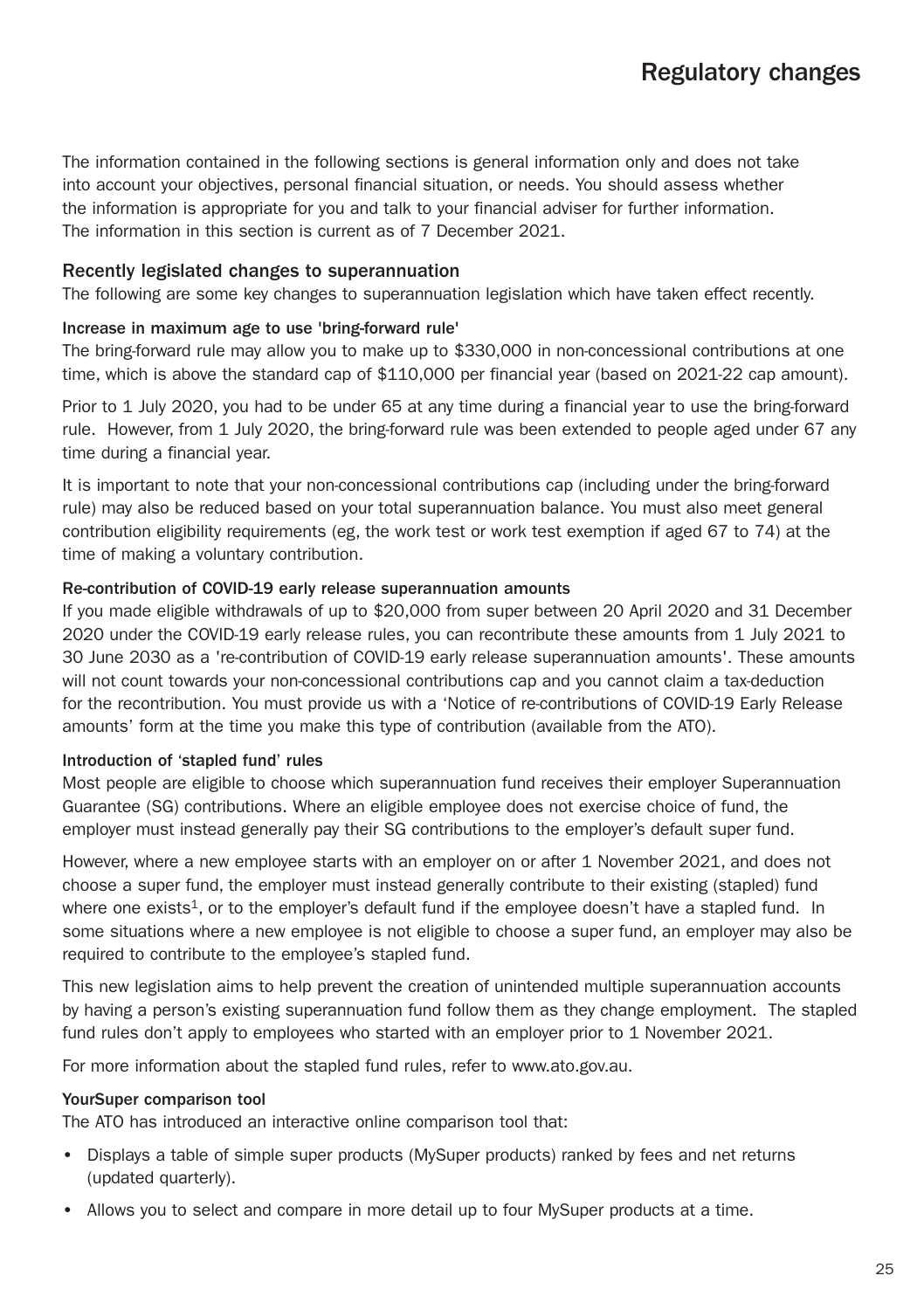## Regulatory changes

- Links you to a super fund's website when you select a MySuper product from the table.
- Can show your current super accounts alongside other MySuper products if you access the personalised version through myGov.
- Provides links to help you consolidate your super accounts.

To access the YourSuper comparison tool, log in to ATO online services through myGov (personalised version) or visit www.ato.gov.au/YourSuper-Comparison-Tool/ (non-personalised version).

#### Annual performance test

From 1 July 2021, the Australian Prudential Regulation Authority (APRA) commenced annual performance tests on MySuper products. Where a product fails the performance test, it is required to notify members and provide them with information about the YourSuper comparison tool (see above). Where a product fails the performance test for a second consecutive time, it is prohibited from accepting new members until APRA is satisfied its performance has improved.

From 1 July 2022, the above performance test rules will be extended to certain other (trustee-directed) super products.

#### Proposed changes to superannuation

The following are some key future changes to superannuation legislation which have been announced by the Government. The Government introduced a Bill to implement these changes on 27 October 2021, however at the time of writing (7 December 2021) the Bill had not passed Parliament or become law.

#### End of the work test for certain contributions for people aged up to 74

Under current rules, you must meet a work test (or alternatively qualify for a work test exemption) if making most types of voluntary superannuation contributions while aged 67 to  $74<sup>2</sup>$ .

From an expected date of 1 July 2022, the Government has proposed that people in this age group will be able to make or receive non-concessional contributions (including under the bring-forward rule) or salary sacrifice super contributions without meeting the work test (or work test exemption), subject to existing contribution caps.

However, people in this age group wanting to make personal tax-deductible contributions will still have to satisfy a work test or work test exemption.

#### Further increase in maximum age to use 'bring-forward rule'

The bring-forward rule may allow you to make up to \$330,000 in non-concessional contributions at one time, which is above the standard cap of \$110,000 per financial year (based on 2021-22 cap amount).

On 1 July 2020, the bring-forward rule was extended to people aged 65 or 66 at the start of a financial year (see the previous section for further information). From an expected date of 1 July 2022, the Government has announced that access to the bring-forward rule will be further extended to people aged under 753 any time during a financial year.

At the time of writing (7 December 2021 ), it is unclear whether the proposed change would involve a tapering of the contribution amount permitted under the bring-forward rule as a person gets closer to age 75.

It is important to note that your non-concessional contributions cap (including under the bring-forward rule) may also be reduced based on your total superannuation balance.

2 Age 74 includes the period up to 28 days after the end of the month in which you turn 75.

<sup>3</sup> Under general contribution eligibility requirements, any non-concessional contributions would need to be made no later than 28 days after the end of the month in which you turn 75.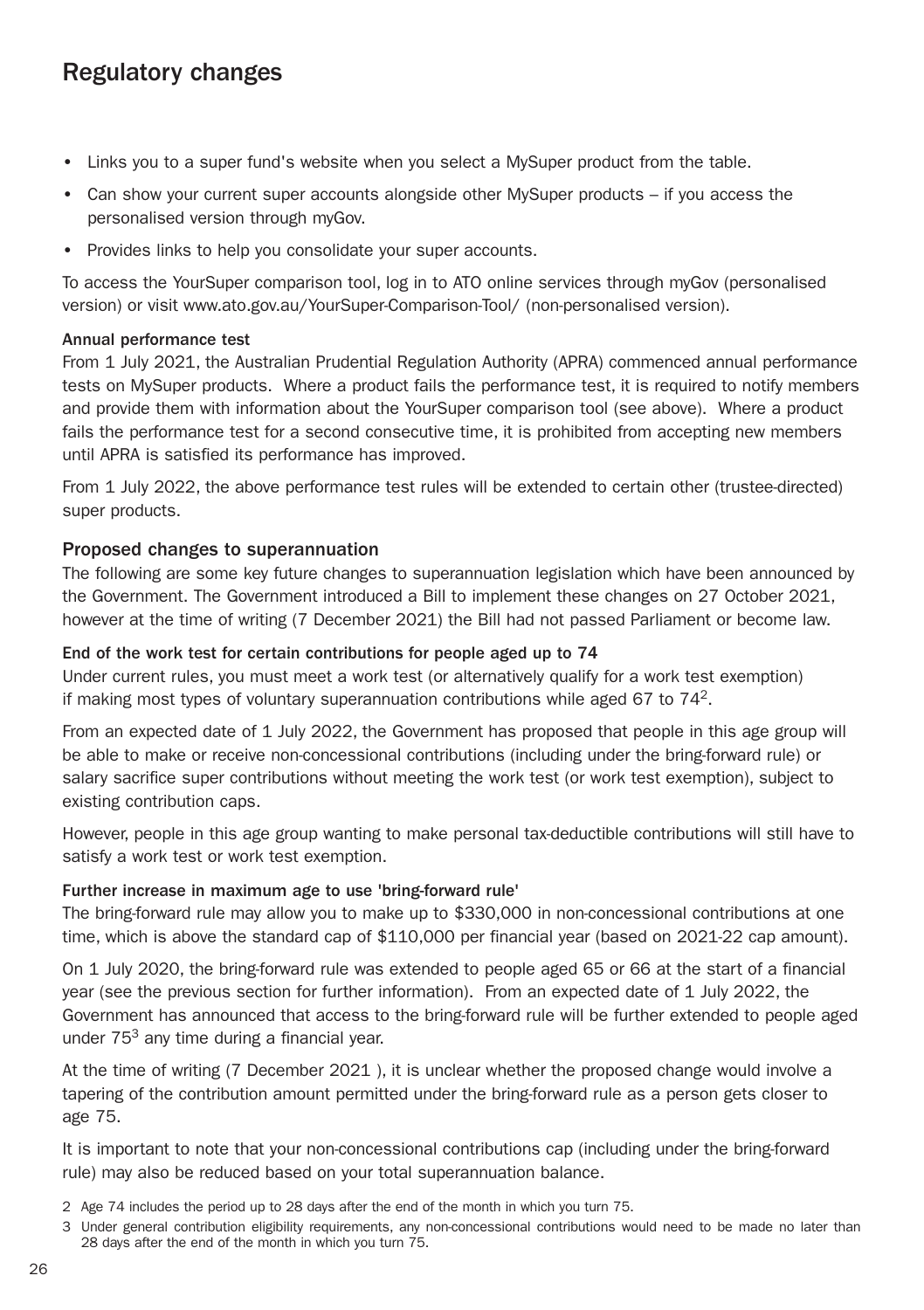#### Increasing the maximum releasable amount under the First Home Super Saver Scheme

Under existing First Home Super Saver Scheme (FHSSS) rules, a person can only apply to have up to \$30,000 of their eligible voluntary contributions plus a deemed earnings amount released from super to purchase their first home.

From an expected date of 1 July 2022, the Government has proposed increasing the maximum releasable contributions amount for the FHSSS from \$30,000 to \$50,000.

#### Reduction of the eligibility age for downsizer contributions

The downsizer contribution allows people to make a one-off after-tax contribution to super of up to \$300,000 from the proceeds of selling their home they have held for at least 10 years. Under the rules both members of a couple can make downsizer contributions in respect of the same home, and the contributions do not count towards a member's non-concessional contributions caps.

Currently you must be aged 65 or over to make a downsizer contribution. However, from an expected date of 1 July 2022, the Government has proposed expanding access to allow eligible people aged 60 or over to make a downsizer contribution.

#### Removal of the \$450 per month minimum Super Guarantee threshold

From an expected date of 1 July 2022, the Government has proposed removing the \$450 per month minimum Super Guarantee income threshold. Under the current rules, an employer is not required to pay Super Guarantee contributions for an employee who earns less than \$450 per month.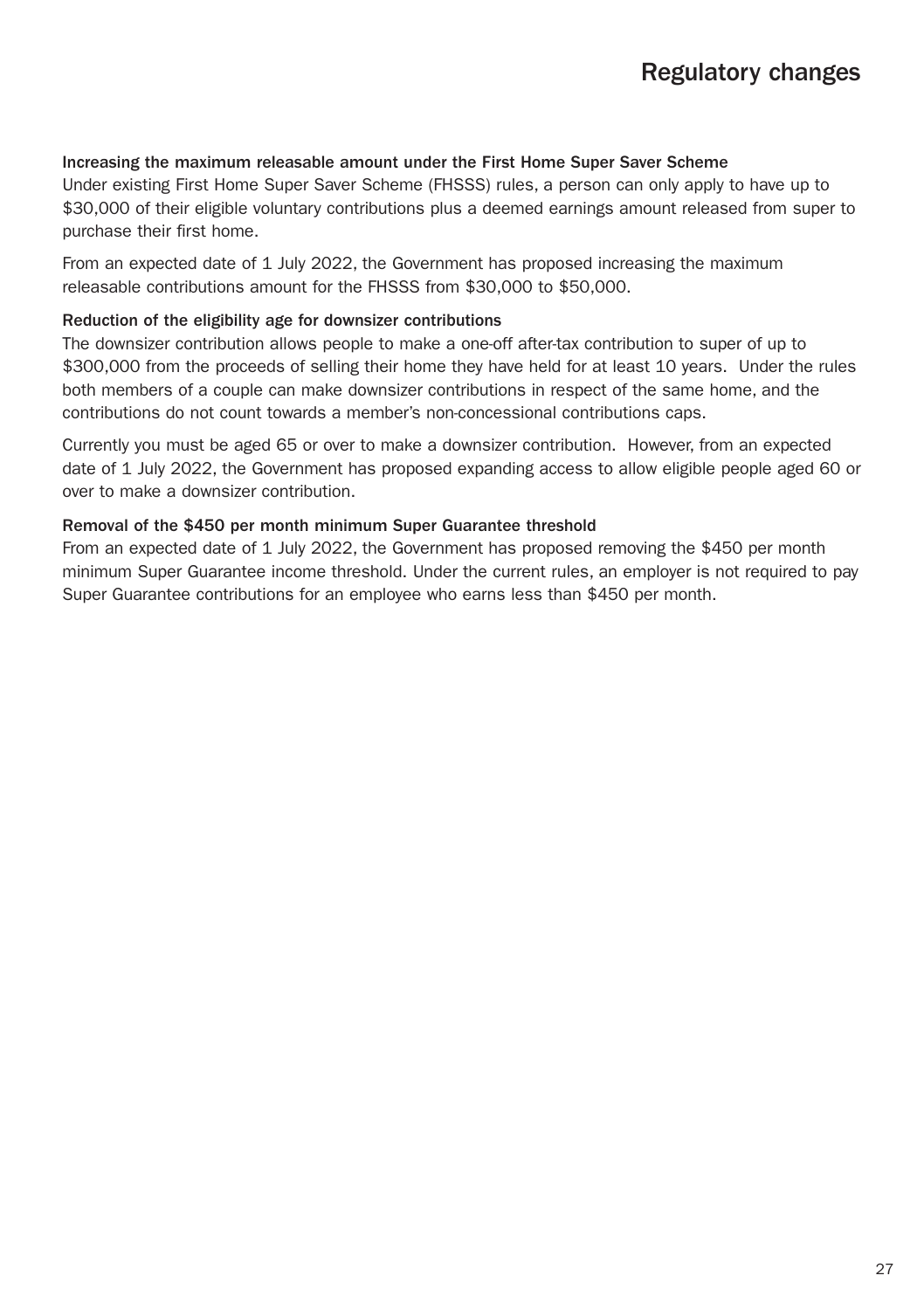## Abridged financial report

The financial report of Colonial First State FirstChoice Superannuation Trust (the Fund) has been audited by PricewaterhouseCoopers, and in their opinion, present fairly in accordance with applicable Accounting Standards and other mandatory professional reporting requirements in Australia, the financial position of the Fund as at 30 June 2021 and the results of its operations for the year ended 30 June 2021. Set out below is an abridged version of the accounts for this product within the Fund for the year to 30 June 2021 along with comparatives for the year to 30 June 2020. The abridged financial report is unaudited and only the consolidated fund has been audited. For a better understanding of the financial report and auditor's report, the abridged financial information should be read in conjunction with the annual financial report for the year ended 30 June 2021.

#### Statement of Financial Position as at 30 June 2021

|                                             | 2021<br>\$'000 | 2020<br>\$'000 |
|---------------------------------------------|----------------|----------------|
| <b>Assets</b>                               |                |                |
| Cash and cash equivalents                   | 460,848        | 320,825        |
| Contributions receivable                    | 10,386         | 12,265         |
| Receivables                                 |                |                |
| <b>Financial investments</b>                | 14,333,123     | 11,770,590     |
| Income tax receivable                       |                | 3,921          |
| Deferred tax assets                         |                | 77,552         |
| <b>Total assets</b>                         | 14,804,357     | 12,185,153     |
| Liabilities                                 |                |                |
| Benefits payable                            | 7,122          | 10,169         |
| Other payables                              | 6,785          | 7,749          |
| Income tax payable                          | 120,077        |                |
| Deferred tax liabilities                    | 81,492         |                |
| Total liabilities excluding member benefits | 215,476        | 17,918         |
| Net assets available for member benefits    | 14,588,881     | 12,167,235     |
| Defined contribution member liabilities     | 14,578,129     | 12,164,609     |
| Total net assets                            | 10,752         | 2,626          |
| Equity                                      |                |                |
| Unallocated surplus/(deficit)               | 10,752         | 2,626          |
| <b>Total equity</b>                         | 10,752         | 2,626          |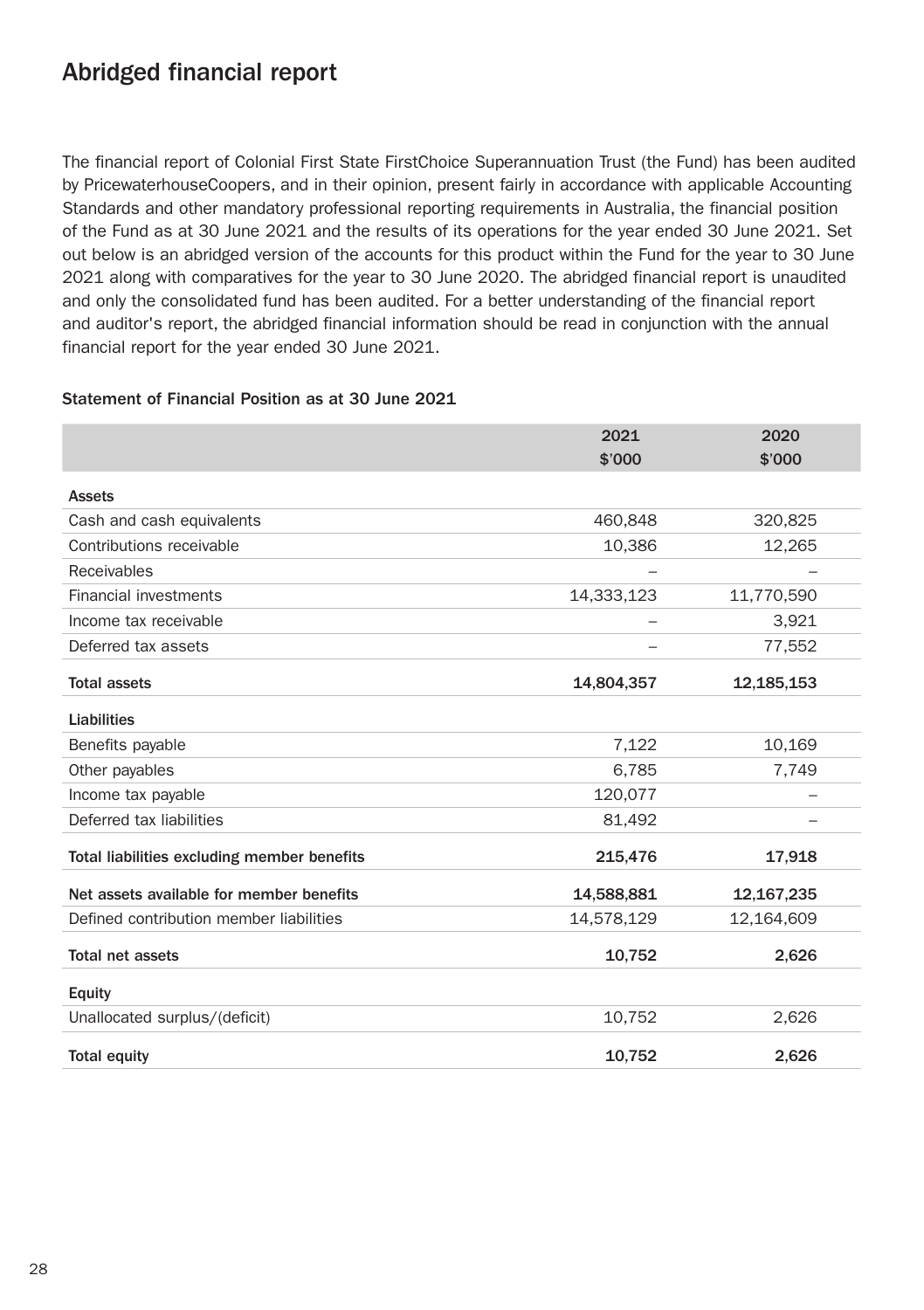#### Income Statement for the year ended 30 June 2021

|                                                                  | 2021        | 2020        |
|------------------------------------------------------------------|-------------|-------------|
|                                                                  | \$'000      | \$'000      |
| <b>Superannuation activities</b>                                 |             |             |
| Interest income                                                  | 402         | 1,795       |
| Distribution income                                              | 1,280,108   | 670,740     |
| Net changes in fair value of investments                         | 1,529,455   | (1,470,570) |
| Other income                                                     | 38,889      | 33,321      |
| <b>Total income</b>                                              | 2,848,854   | (764, 714)  |
| Investment expenses                                              |             | 2           |
| Administration expenses                                          | 13,597      | 22,915      |
| Advisor service fees                                             | 1,268       | 1,420       |
| Total expenses                                                   | 14,865      | 24,337      |
| Results from superannuation activities before income tax expense | 2,833,989   | (789,051)   |
| Income tax benefit/(expense)                                     | (236,920)   | 149,222     |
| Results from superannuation activities after income tax expense  | 2,597,069   | (639, 829)  |
| Net benefits allocated to defined contribution members           | (2,588,944) | 637,942     |
| Operating result after income tax                                | 8,125       | (1,887)     |

#### Statement of Changes in Member Benefits for the year ended 30 June 2021

|                                                           | 2021<br>\$'000 | 2020<br>\$'000 |
|-----------------------------------------------------------|----------------|----------------|
| Opening balance of member benefits                        | 12,164,609     | 12,913,978     |
| Member contributions                                      | 70,941         | 56,270         |
| <b>Employer contributions</b>                             | 1,095,309      | 1,136,986      |
| Transfers from other superannuation funds                 | 406,228        | 536,557        |
| Transfers to other superannuation funds                   | (1,067,798)    | (1, 147, 023)  |
| Income tax on contributions                               | (165, 932)     | (172, 983)     |
| Net after tax contributions                               | 338,748        | 409,807        |
| Benefits to members or beneficiaries                      | (473, 756)     | (493, 850)     |
| Death and disability benefits credited to member accounts | 65,410         | 81,449         |
| Insurance premiums charged to members                     | (105, 826)     | (108, 833)     |
| Net benefits allocated comprising:                        |                |                |
| - Net investment income                                   | 2,603,809      | (613, 607)     |
| - Net administration fees                                 | (13,597)       | (22, 915)      |
| - Advisor service fees                                    | (1,268)        | (1,420)        |
| Closing balance of members benefits                       | 14,578,129     | 12,164,609     |